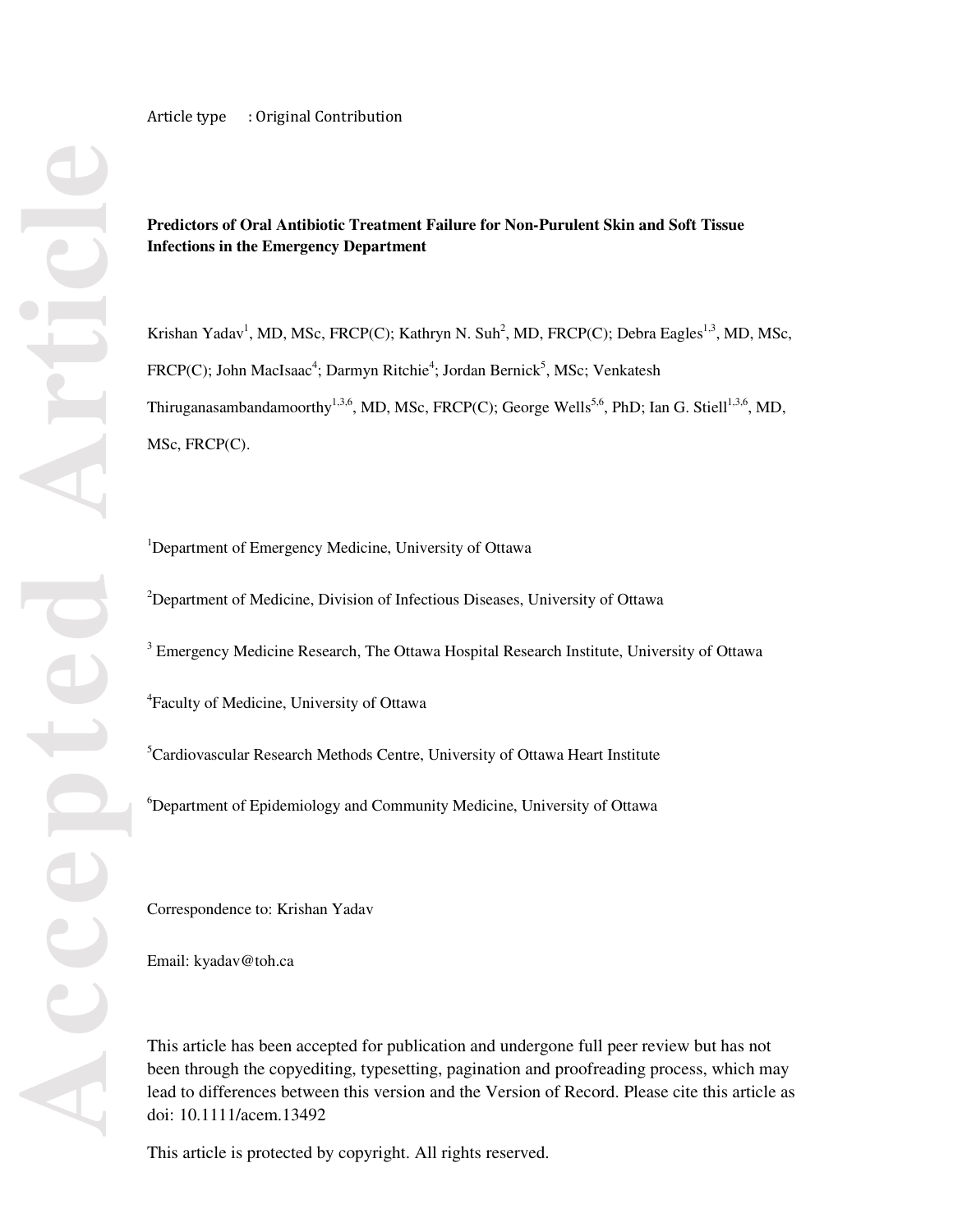Acknowledgments: The authors would like to thank the following individuals for their assistance in this study: My-Linh Tran, Sheryl Domingo, Angela Marcantonio and Catherine Clement. This study was funded by an internal grant.

Author contributions: Dr. Krishan Yadav is the first author of this manuscript and was responsible for the study development, data collection, monitoring of data abstraction, statistical analysis and writing of the manuscript. This manuscript was co-authored by Dr. Ian Stiell and Dr. Kathryn Suh, who were involved in study design and revision of the manuscript. Dr. George Wells and Jordan Bernick provided statistical expertise and valuable input regarding data analysis. Dr. Debra Eagles and Dr. Venkatesh Thiruganasambandamoorthy were involved with critical revisions of the manuscript. Mr. John MacIsaac and Mr. Darmyn Ritchie were involved with data abstraction.

The authors report no conflict of interest.

#### **Abstract**

### **Introduction**

Current guideline recommendations for optimal management of non-purulent skin and soft tissue infections (SSTIs) are based on expert consensus. There is a lack of evidence to guide emergency physicians regarding selection of patients for oral versus intravenous antibiotic therapy. The primary objective was to identify predictors associated with oral antibiotic treatment failure.

## **Methods**

We performed a health records review of adults (age ≥18 years) with non-purulent SSTIs treated at two tertiary care emergency departments (EDs). Oral antibiotic treatment failure was defined as any of the following after a minimum of 48 hours of oral therapy due to worsening infection: (i)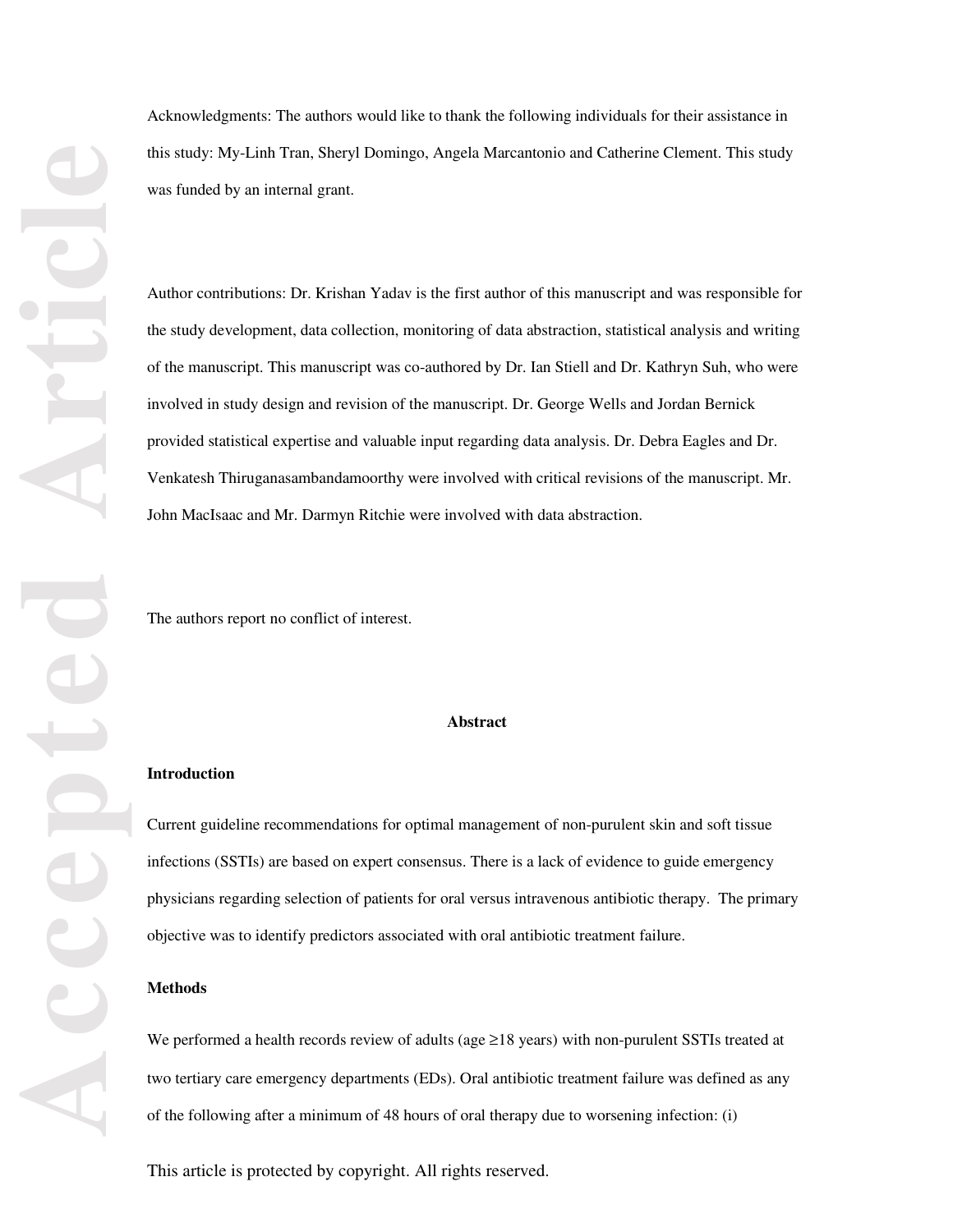hospitalization; (ii) change in class of oral antibiotic; or (iii) switch to intravenous therapy. Multivariable logistic regression was used to identify predictors independently associated with oral antibiotic treatment failure.

#### **Results**

We enrolled 500 patients [mean age 64 years, 279 male (55.8%) and 126 (25.2%) with diabetes]. Of 288 patients who had received a minimum of 48 hours of oral antibiotics, there were 85 oral antibiotic treatment failures (29.5%). Tachypnea at triage (odds ratio  $[OR] = 6.31$ , 95% CI = 1.80 to 22.08), chronic ulcers (OR = 4.90, 95% CI =  $1.68 - 14.27$ ), history of MRSA colonization or infection (OR = 4.83, 95% CI = 1.51 to 15.44), and cellulitis in the past 12 months (OR = 2.23, 95% CI = 1.01 to 4.96) were independently associated with oral antibiotic treatment failure

### **Conclusion**

This is the first study to evaluate predictors of oral antibiotic treatment failure for non-purulent SSTIs treated in the ED. Tachypnea at triage, chronic ulcers, history of MRSA colonization or infection and cellulitis within the past year were independently associated with oral antibiotic treatment failure. Emergency physicians should consider these risk factors when deciding on oral versus intravenous antimicrobial therapy for outpatient management of non-purulent SSTIs.

### **Introduction**

Uncomplicated, non-purulent skin and soft tissue infections (SSTIs) are bacterial infections of the superficial epidermis and dermis (erysipelas) or deeper dermis and subcutaneous tissue (cellulitis) in which patients experience redness, pain and induration of the involved skin. Non-purulent and purulent SSTIs are a common clinical problem, accounting for up to 3% of all emergency department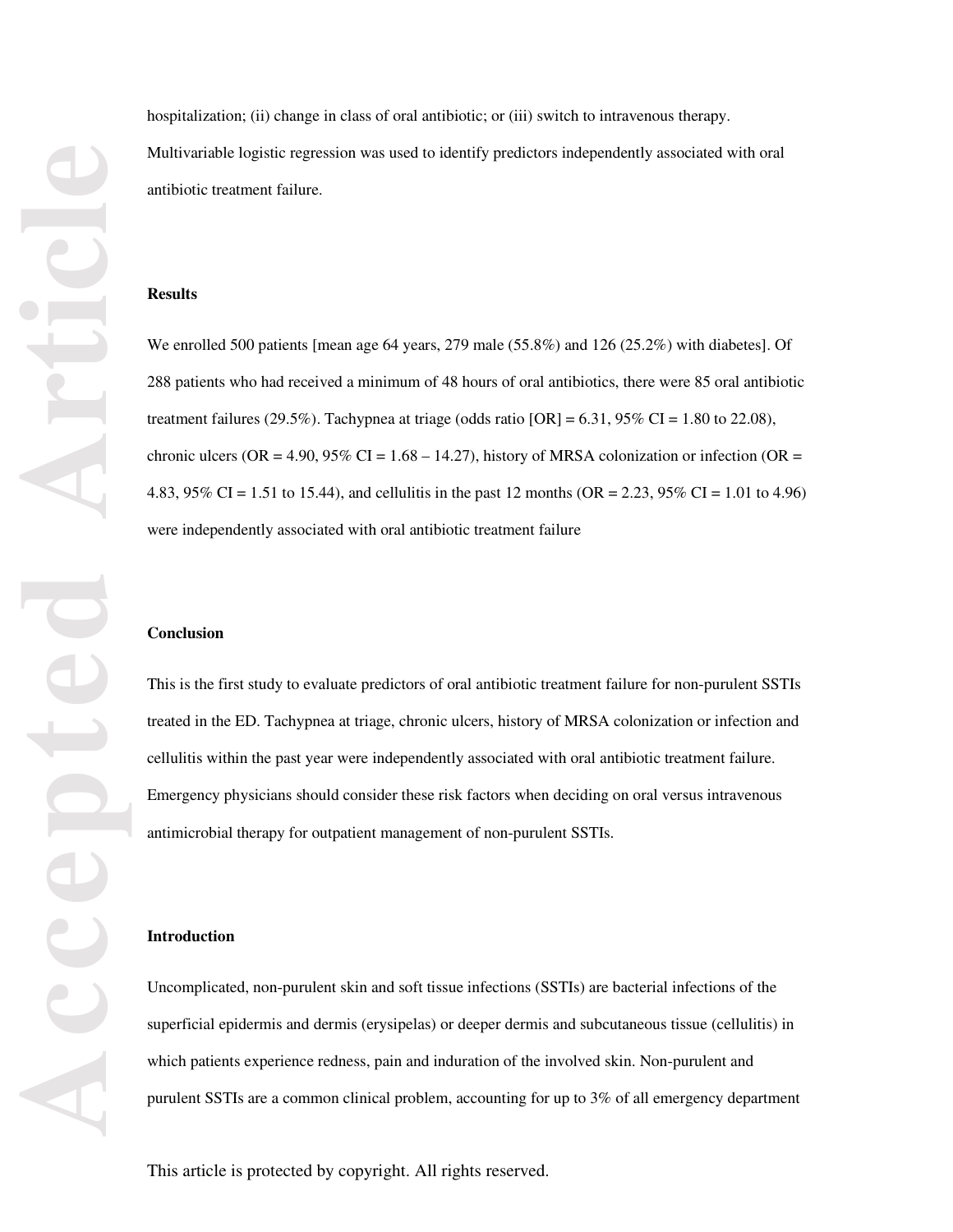(ED) visits in the United States, translating to  $3.4$  million visits.<sup>1,2</sup> Although Canadian data are lacking, a single Vancouver ED diagnosed 2,234 patients with a SSTI, which accounted for 2% of all  $ED$  visits.<sup>3</sup> Once the diagnosis of a non-purulent SSTI is made, the emergency physician must select the appropriate antibiotic agent, dose, duration and route (oral or intravenous).

Due to a lack of high quality evidence, empiric treatment guidelines regarding antimicrobial route are based on expert opinion.<sup>4-6</sup> Selecting the appropriate antibiotic route for outpatient management is a key decision point. Oral therapy holds several advantages over the parenteral route, including: lower risk of complications, decreased cost, increased patient convenience and comfort.<sup>7-9</sup> Intravenous therapy is usually selected if a patient has failed oral therapy, is systemically unwell (e.g. fever and tachycardia) or has a severe infection based on the clinician's impression. The main advantage of the intravenous route is optimizing bioavailability, which is especially useful in patients with swallowing difficulty or a gastrointestinal malabsorption syndrome. The intravenous route is costlier, less convenient for patients and has an added risk of adverse events. There are currently no studies that have aimed to identify predictors associated with treatment failure of oral antibiotic therapy. Identification of such predictors would allow emergency physicians to better select patients that require intravenous antibiotics.

The primary objective of this study was to identify risk factors associated with oral antibiotic treatment failure for non-purulent SSTIs. A secondary objective was to describe the ED management of adult patients with non-purulent SSTIs.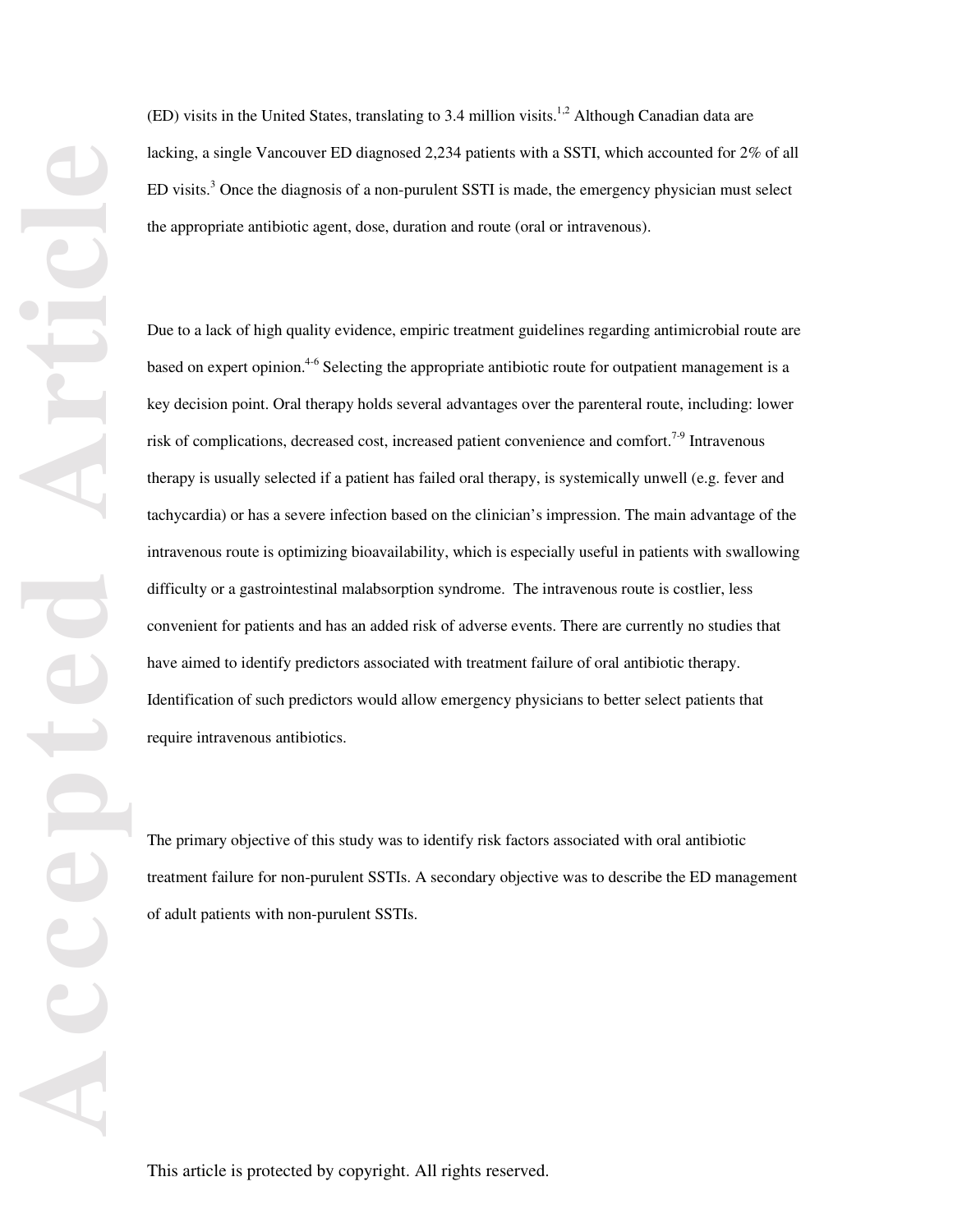### **Methods**

### **Study Design and Setting**

We performed a health records review of consecutive adult patients presenting to the ED with diagnosis and management of a non-purulent SSTI. The study population was enrolled from the Ottawa Hospital EDs, both are tertiary care adult EDs with a combined 170,000 patient visits annually. Some patients were referred to the local outpatient parenteral antibiotic therapy (OPAT) hospital clinic, which operates three days a week and is run by six infectious disease physicians. These patients received intravenous antibiotics in the community with the local homecare program (community care access centre; CCAC). The Ottawa Health Science Network Research Ethics Board approved the protocol without the need for informed consent.

### **Population**

We enrolled a consecutive sample of patients meeting eligibility criteria that presented to the ED over a seven-month period (January 1 – July 31, 2016). Eligible patients were adults (age  $\geq 18$  years) presenting to the ED and diagnosed with a non-purulent SSTI that was treated with either oral or intravenous antibiotics. We excluded patients for the following reasons: (i) patients presenting for a follow-up visit (i.e. not the index ED visit for this clinical problem); (ii) age  $\lt 18$  years; (iii) a diagnosis of a purulent skin abscess where an incision and drainage procedure was performed; (iv) infected ulcers without surrounding cellulitis or erysipelas; and (v) necrotizing infections.

#### **Study Protocol and Data Abstraction**

In order to minimize bias, we took specific steps with respect to case selection, abstractor training, definition of variables, use of a standardized case record form, regular meetings and oversight of abstractors in accordance with accepted methodology for chart reviews.<sup>10-13</sup> We identified eligible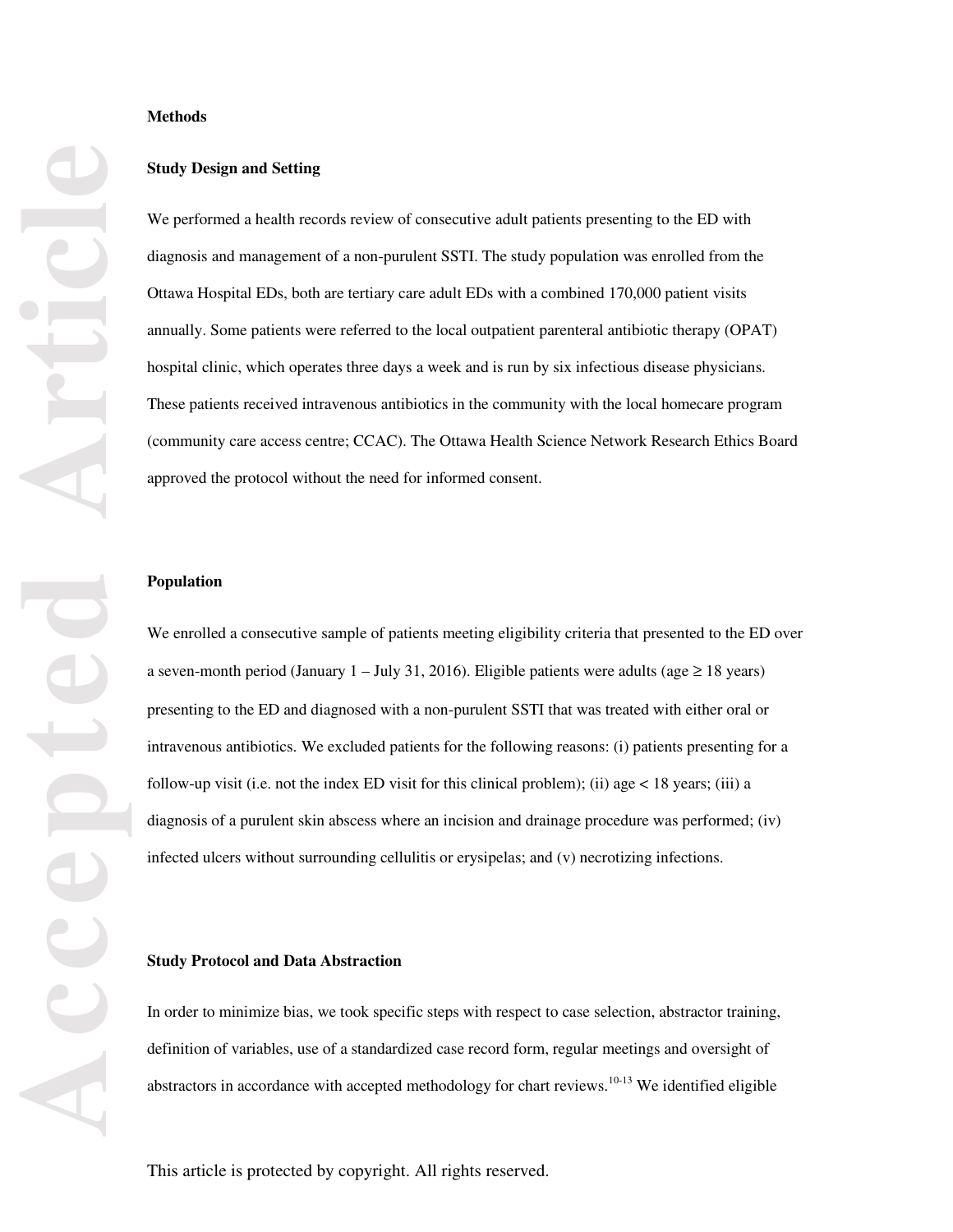cases by International Classification of Diseases, 10<sup>th</sup> revision, Canada (ICD-10-CA) diagnosis codes of L03\* (cellulitis, unspecified) and A46 (erysipelas). Relevant patient data were obtained from the electronic health record [physician and nursing notes, OPAT clinic records].

The principal investigator (KY) trained two medical students (JM, DR) on the use of the electronic health records system. All variables and the primary outcome of interest were explicitly defined (see supplementary appendix) a priori. We used a standardized case record form (see supplementary appendix) to abstract data. The case record form was piloted to remove ambiguous items and ensure the data collection instrument was robust. The data abstractors held regular monthly meetings to resolve any disagreements by consensus. The principal investigator monitored the performance of the data abstractors by reviewing 25% of the sample. Cohen's kappa statistic was used to assess interobserver agreement for patient eligibility and the primary outcome.

### **Outcome Measures**

The primary outcome was treatment failure with oral antibiotics. There is currently no validated definition of treatment failure in the literature. The Food and Drug Administration recommends that clinical response to treatment should be assessed at 48 to 72 hours from initiating therapy.<sup>14</sup> When surveyed, a majority of Canadian emergency physicians selected 48 hours as the optimal timeframe for determining if treatment failure had occurred following initiation of antibiotic therapy.<sup>15</sup> After review of the literature<sup>16-22</sup> and discussion with local experts in emergency medicine and infectious disease, we reached consensus on a treatment failure definition. Treatment failure with oral antibiotics was defined as any of the following outcomes occurring after a minimum of 48 hours of oral antibiotics and at no later than 14 days from the index ED visit: (i) subsequent hospital admission for a SSTI; (ii) a change in class of oral antibiotic owing to progression of infection and not due to intolerance or allergy; or (iii) a change in antibiotic route from oral to intravenous therapy owing to progression of infection and not due to intolerance or allergy.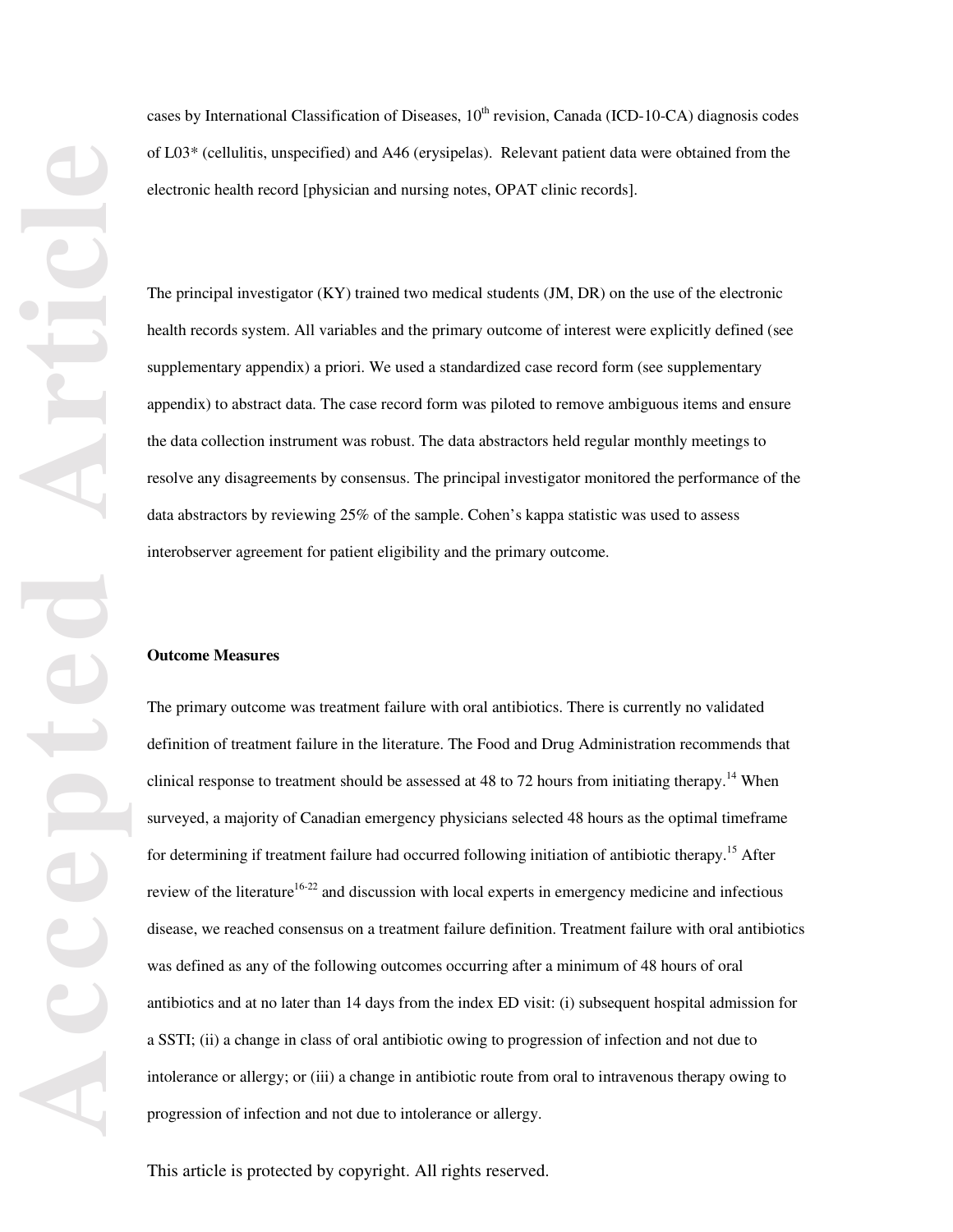A secondary outcome of interest was treatment failure with intravenous antibiotics. This was defined as any of the following outcomes after a minimum of 48 hours of intravenous antibiotics and at no later than 14 days from the index ED visit: (i) subsequent hospital admission for a SSTI; or (ii) a change in class of intravenous antibiotic owing to progression of infection and not due to intolerance or allergy.

Baseline demographics and clinical data were abstracted as follows: patient age and gender; comorbidities; ED triage vital signs; and infection characteristics. We anticipated that accurate infection dimensions (length and width) might not be consistently recorded on patient charts. As an alternative measure of infection size, the Lund-Browder burn chart was used to estimate the percent body surface area of affected skin. 23,24 ED treatment variables were abstracted as follows: (a) antibiotic agent and dose; and (b) setting for subsequent intravenous antibiotics (if chosen). Adverse outcomes included antibiotic events and intravenous catheter-related events.

## **Statistical Analysis**

The prevalence of non-purulent SSTIs in the ED population, the proportion of patients who received oral versus intravenous therapy, and the patients who had a treatment failure were calculated. Continuous data are presented as means with standard deviations or medians with an interquartile range (IQR, Q1 – Q3) for normally and non-normally distributed data, respectively. Categorical data are presented as proportions with 95% confidence intervals.

We employed univariate analyses to examine all clinical variables hypothesized to be risk factors for treatment failure with oral antibiotic therapy (see supplementary appendix). Variables with p-values of 0.10 or less were considered for multivariable analysis. A backwards selection procedure was used to obtain a multivariable logistic regression model to determine clinical predictors independently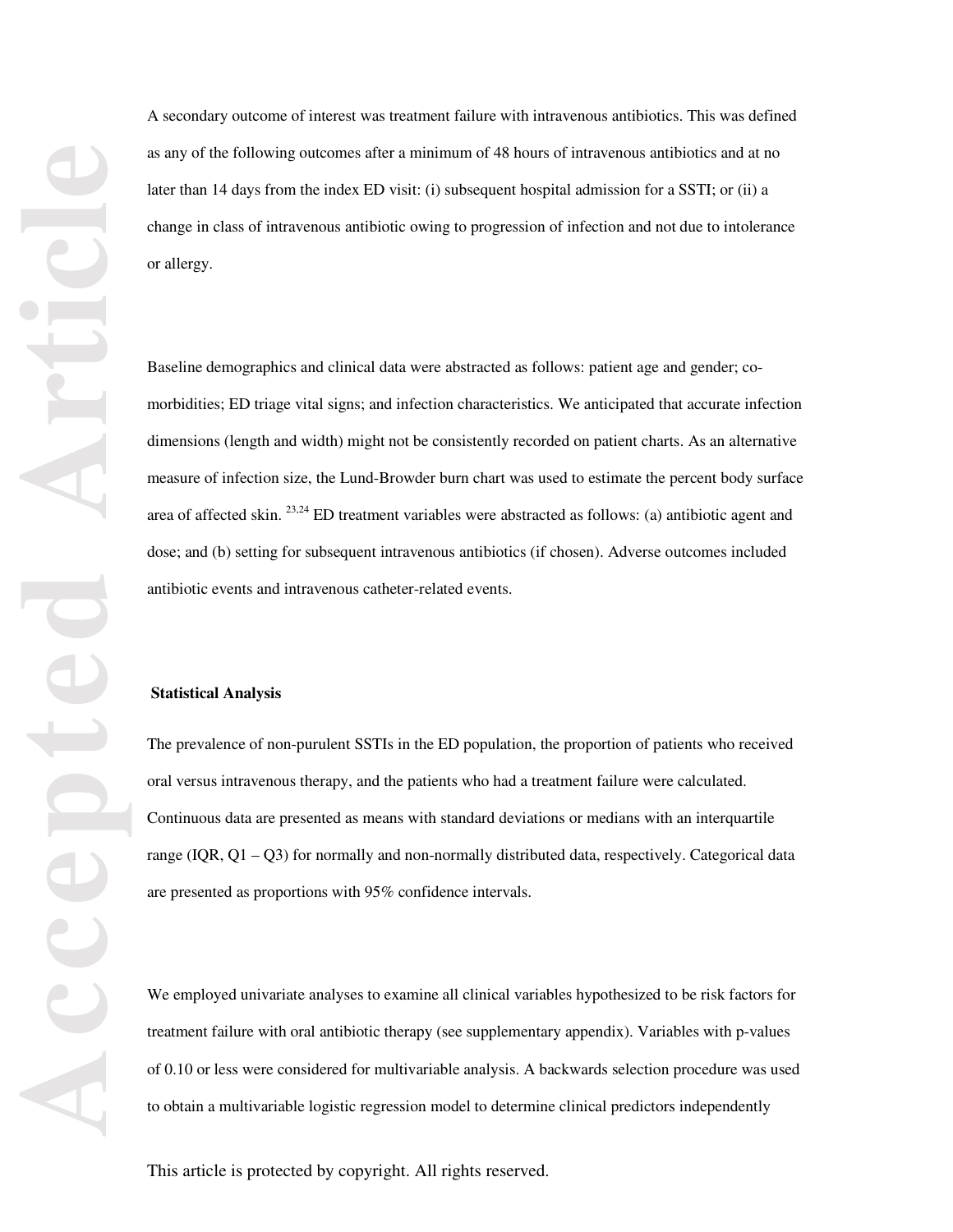associated with the primary outcome of treatment failure with oral antibiotics. The Hosmer-Lemeshow statistic was used to assess model fit. SAS (version 9.4) was used for descriptive statistics, univariate and multivariable logistic regression analysis.

#### **Sample Size**

Previous studies have suggested that a minimum of ten events per variable is required to avoid biased estimates when developing multivariable prediction models.<sup>25-27</sup> We estimated that no more than five predictor variables would be included in a model to predict treatment failure with oral antibiotics. Based on the ten events per variable rule of thumb, a minimum of 50 treatment failures would be required to develop a robust model. Treatment failure rates reported in the literature range from 6 – 37%.28 Previously published studies in Canadian EDs have indicated that the approximate treatment failure rate of SSTIs with antibiotics ranges from  $18.7 - 20.5\%$ .<sup>16,17</sup> Assuming a conservative estimate of an 18% treatment failure rate, 270 patients would be required to obtain a minimum of 50 oral antibiotic treatment failures. We estimated that up to 40% of patients might be treated with intravenous therapy. Therefore, we determined an overall sample size of 500 patients would ensure that we surpassed the minimum required number of patients treated with oral antibiotics. During the analysis, we chose to offer six variables into the multivariable model, which was appropriate given that there were 85 oral antibiotic treatment failure events.

## **Results**

Over the seven-month study period, 666 cases were screened for eligibility and 500 patients met the inclusion criteria (Figure 1). The kappa statistic for included cases between the primary investigator (KY) and each abstractor (JM and DR) was 0.96 (95% CI 0.93 – 0.99) and 0.91 (95% CI 0.86 – 0.97), respectively. The kappa statistic for the primary outcome of oral antibiotic treatment failure was 0.94 (95% CI 0.90 – 0.98). Of the 500 enrolled patients, 126 (25.2%) had diabetes and 87 (17.4%) had a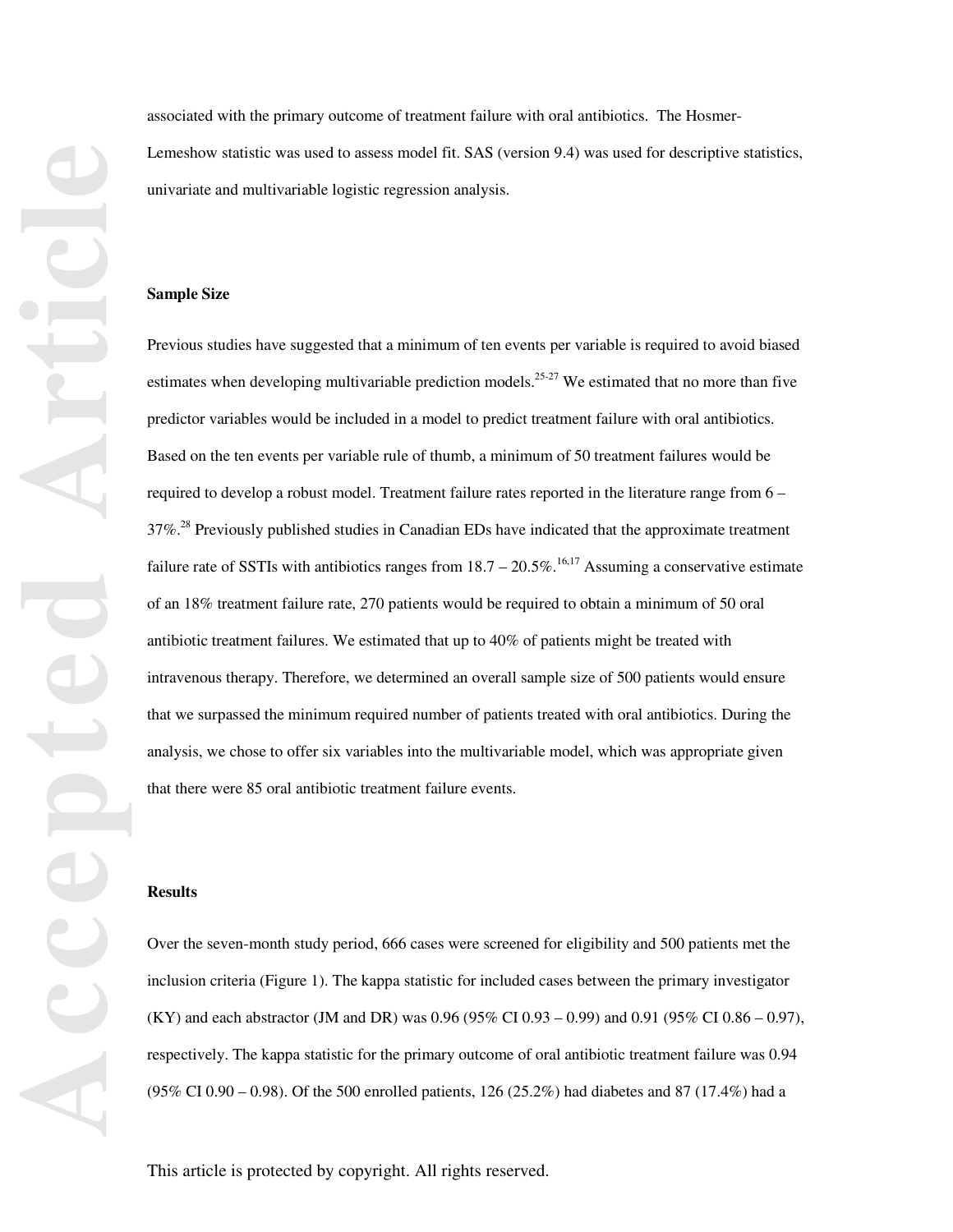history of cellulitis in the prior 12 months (Table 1). The most common location of infection was the leg (54.2%) and most infections (80.2%) were estimated using a Lund-Browder burn chart to be <5% total body surface area.

Of the total cohort, 354 patients (70.8%) received an intravenous antibiotic in the ED, with 148 patients (29.6%) admitted to hospital for further parenteral therapy. The most common oral agent used was cephalexin and the most common parenteral agent was cefazolin (see supplementary appendix). Of patients receiving intravenous antibiotics, 20.6% received two or more antibiotics.

Of the 352 patients that were managed as outpatients, the majority (61.4%) received solely oral antibiotic prescriptions (Table 2). An important proportion of patients sent home (19.9%) received an intravenous antibiotic dose in the ED but were discharged with an oral antibiotic prescription. Of the 222 patients receiving oral antibiotic prescriptions, cephalexin was the most commonly selected medication (77.4%). Of the 136 patients receiving outpatient intravenous antibiotics, 99 patients (72.8%) were referred to the OPAT clinic for follow up with an infectious disease consultant. A minority was asked to follow up with their primary care provider or return to the ED for follow up. Among the 136 patients who were discharged with outpatient intravenous therapy, cefazolin (68.4%) was the most commonly prescribed.

A significant number of outpatients (40.6%) returned to the ED within 14 days (Table 3). The majority of patients returned for scheduled repeat intravenous antibiotics. A small proportion of unscheduled visits (5.4%) was for a worsening infection that required hospital admission. There were few adverse events for outpatients: 2.8% with a dislodged or blocked peripheral intravenous line; 1.7% of with gastrointestinal symptoms and 0.6% of with a rash attributed to the prescribed antibiotic.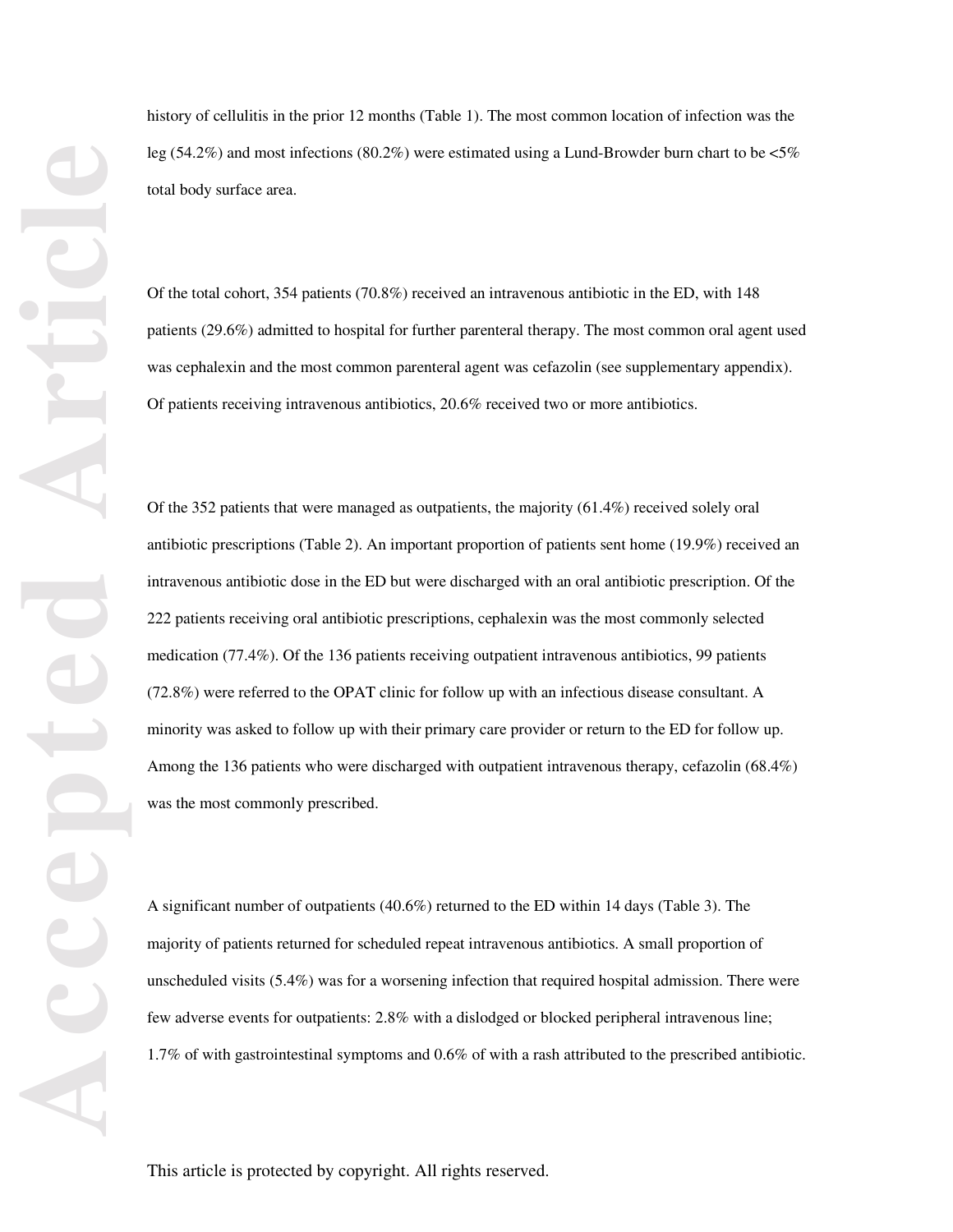For the 99 patients referred to the OPAT clinic, 85.8% of patients attended their appointment (see supplementary appendix). Emergency physicians diagnosed cellulitis with a high degree of accuracy (96.5%), with only three patients having an alternate diagnosis assigned by the infectious disease physicians. The median time to follow up for the first OPAT clinic visit was 4 days and there was a median of 2 clinic visits. Patients received a median duration of 7 days of intravenous antibiotics.

Of 288 patients who were treated with at least 48 hours of oral antibiotics, 85 patients (29.5%) suffered an oral antibiotic treatment failure (Table 4). There were 68 patients (80.0%) identified as a treatment failure at the initial ED visit. Treatment failures were managed as follows: 51 patients (60.0%) were switched to outpatient intravenous antibiotics; 30 patients (35.3%) were hospitalized for intravenous therapy; and 4 patients (4.7%) were switched to a different class of oral antibiotic. Of 212 patients treated with at least 48 hours of intravenous antibiotics, 12 patients (5.7%) suffered an intravenous antibiotic treatment failure.

Predictors associated with oral antibiotic treatment failure using multivariable logistic regression are shown in Table 5. Tachypnea at triage (odds ratio  $[OR] = 6.31, 95\%$  CI = 1.80 to 22.08), chronic ulcers (OR = 4.90,  $95\%$  CI = 1.68 – 14.27), history of MRSA colonization or infection (OR = 4.83, 95% CI = 1.51 to 15.44), and cellulitis in the past 12 months (OR = 2.23, 95% CI = 1.01 to 4.96) were found to be independently associated with oral antibiotic treatment failure. The Hosmer-Lemeshow chi-square test yielded a p-value of 0.604 ( $\chi^2$  = 1.853, degrees of freedom = 3) and the C-statistic was 0.709. This indicates that our model has good fit.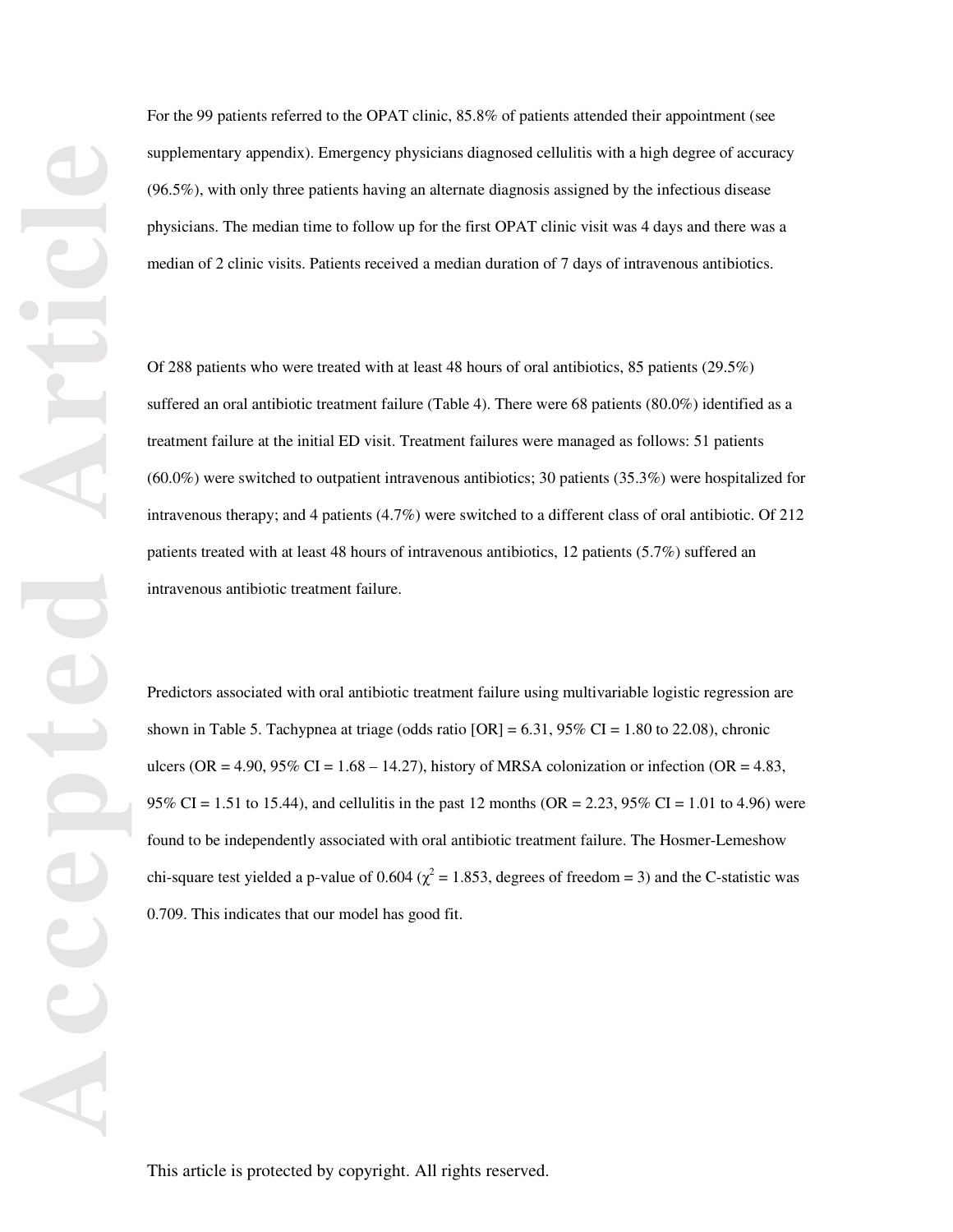## **Discussion**

## **Interpretation of Results**

This study describes adult patients presenting to the ED for non-purulent SSTIs. We identified potential risk factors for failure with oral antibiotics. Tachypnea at triage, chronic ulcers, history of MRSA colonization or infection and cellulitis within the past year were independently associated with oral antibiotic treatment failure. Tachypnea at triage is one of the components of the systemic inflammatory response syndrome and is a marker of severe illness.<sup>29</sup> Chronic ulcers imply poor healing that may require intravenous therapy to treat associated cellulitis, whereas patients with prior cellulitis may be prone to more severe infections. Both of these factors were identified as predictors of overall treatment failure in a recent study.<sup>17</sup> Patients with a history of MRSA may be initially treated with inappropriate antibiotics, leading to worsening infection and the eventual requirement for intravenous therapy. These risk factors may be considered as potential considerations for intravenous therapy.

Nearly one-third of patients were admitted to hospital for further management. We observed considerable practice variation with respect to selection of antimicrobial route and agent. A number of patients received a single intravenous dose in the ED followed by outpatient oral therapy, despite a lack of evidence to support this approach. The variability in treatment approach reinforces the lack of agreement amongst emergency physicians on the optimal approach to therapy for this common clinical condition.

We found an oral antibiotic treatment failure rate of 29.5%, which was higher than expected. Murray et al.16 reported an oral antibiotic treatment failure rate of 6.8%, but this was a small sample size (2 of 29 patients). Peterson et al.<sup>17</sup> reported an oral antibiotic treatment failure rate of 21.0%. However, neither study used a strict time cutoff in their definition of treatment failure. The high treatment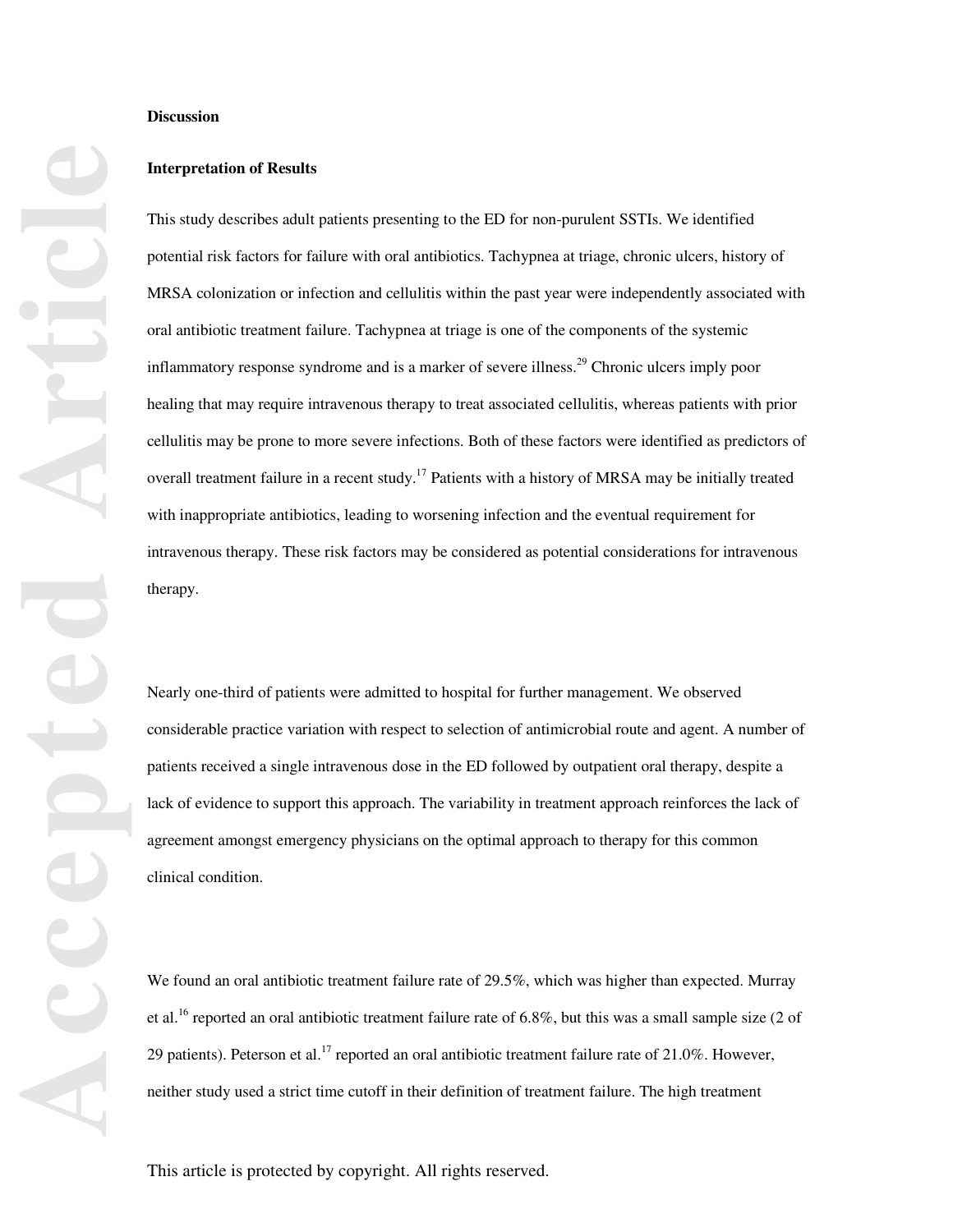failure and hospital admission rates are of concern. These findings may in part reflect the lack of evidence to guide emergency physicians on the optimal antimicrobial agent and route.

## **Previous Studies**

The most recent Infectious Disease Society of America guidelines suggest intravenous antibiotics for 'moderate' (signs of systemic illness) or 'severe' (failed oral therapy, signs of systemic illness, clinical signs of deeper infection, or immunocompromised) infections.<sup>4</sup> The British Clinical Resource Efficiency Support Team (CREST) guidelines recommend oral therapy in 'Class I' patients, defined as having no signs of systemic toxicity and no 'uncontrolled' co-morbidities, which was not explicitly defined.<sup>5</sup> Due to a lack of evidence, these guidelines are based on expert opinion. A study by Peterson et al. identified predictors of failure with outpatient antibiotics for cellulitis, but did not distinguish between oral versus intravenous routes.<sup>17</sup> A recent survey of Canadian emergency physicians revealed that 94.4% of respondents would consider a clinical decision rule to predict oral antibiotic treatment failure.<sup>15</sup> To date, evidence regarding the optimal route of antimicrobial therapy for non-purulent SSTIs is lacking.

#### **Strengths**

This is the first study to identify potential predictors associated with oral antibiotic treatment failure for non-purulent SSTIs. There was excellent agreement between data abstractors for both inclusion of patients and the primary outcome. The study findings may better guide emergency physicians to determine when oral antibiotic treatment failure is likely – and when to select intravenous therapy at the onset of treatment.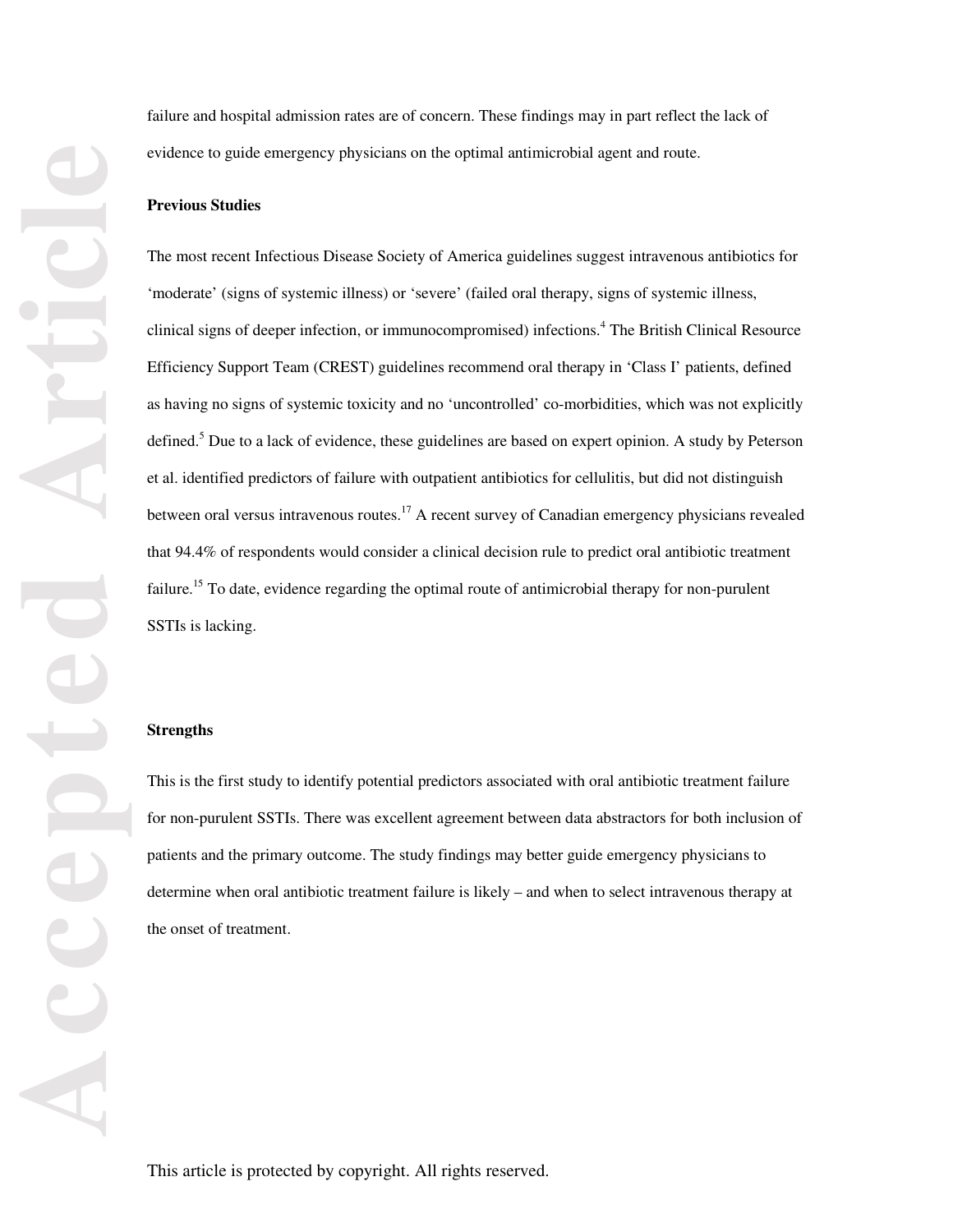#### **Limitations**

This health records review has several potential limitations. First, potentially clinically important variables (infection size and obesity) may have been inaccurate or not documented. Obtaining accurate measures of infection size was not possible as it was seldom documented in the medical record. We instead attempted to estimate infection size using a Lund-Browder burn chart as a surrogate for total body surface area of affected skin. Obesity may have not been consistently documented in the medical chart. We attempted to mitigate this by reviewing all electronic health records in the 6 months prior to and after the index visit to identify if this co-morbidity was documented.

Second, the data abstractors were not blinded to the study outcome. This is unlikely to have resulted in significant bias as the primary outcome was strictly defined using a 48-hour cutoff for consideration of treatment failure. In addition, there was excellent inter-observer agreement for the primary outcome. We attempted to minimize bias by training abstractors, holding regular meetings, validating 25% of charts, defining variables a priori, and using a standardized case record form in accordance with accepted methodology for chart reviews.<sup>10-13</sup>

Third, there is no validated definition of oral antibiotic treatment failure. Following a review of the literature<sup>14-22,30</sup> we developed a definition after discussion and consensus among local experts in emergency medicine and infectious disease. Fourth, these results may not be generalizable to communities that lack OPAT resources. Fifth, there was a small amount of missing data (<2.5%), which was assumed to be missing completely at random. We handled the missing data using a complete case analysis. Lastly, due to the nature of the study design, we were unable to measure treatment adherence.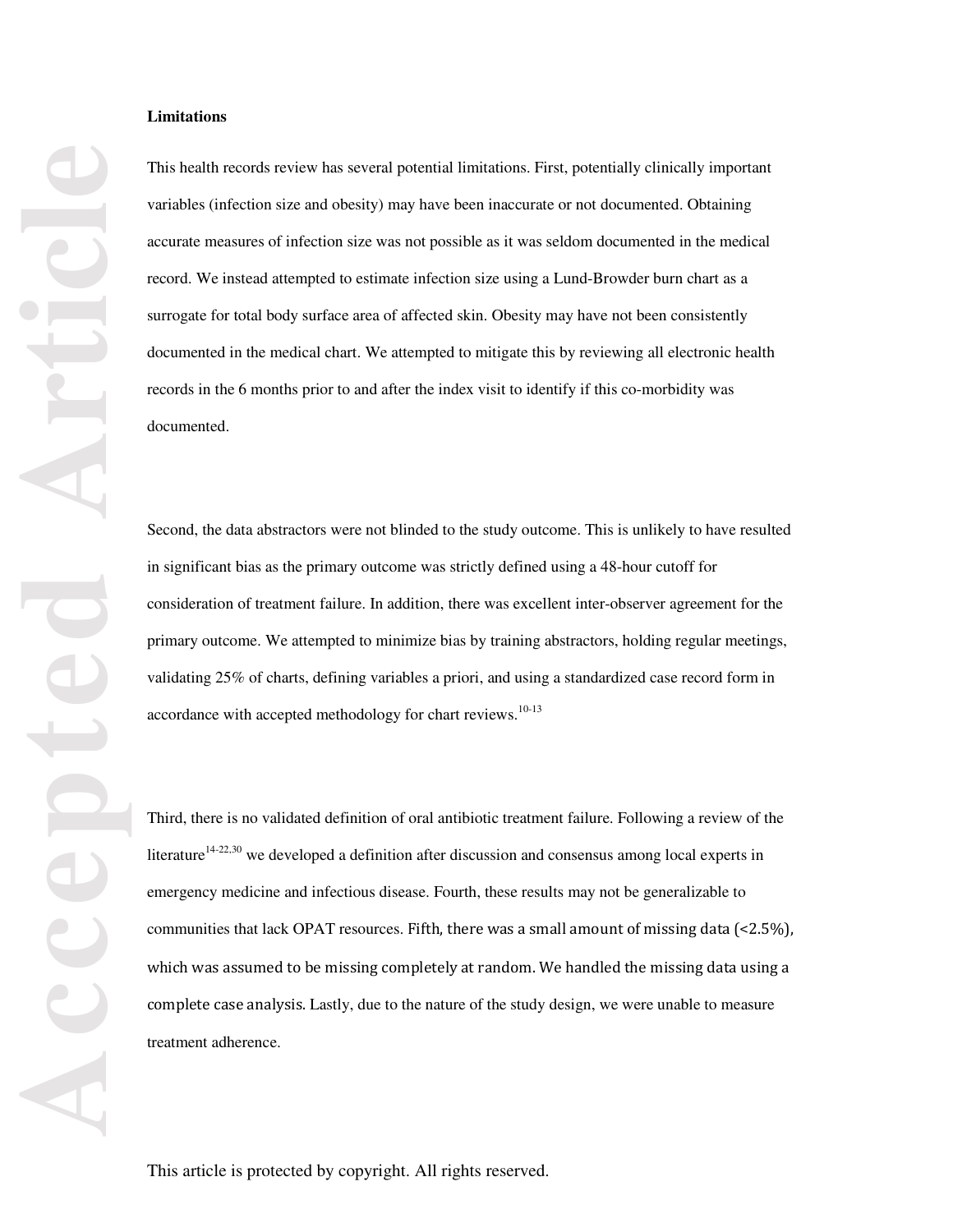## **Clinical Implications**

Several risk factors associated with oral antibiotic treatment failure were identified. We feel that such factors should be considered when deciding on the optimal route of therapy. Ultimately, our findings highlight that further studies are critical to improve treatment of this common clinical condition. Our findings reveal important clinical implications, having demonstrated significant practice variability with respect to selection of antimicrobial agent and route. This variation in treatment approach coupled with a high hospital admission rate is likely due to a lack of evidence-based recommendations for optimal therapy.

#### **Research Implications**

Future research should involve a prospective study to further assess these potential risk factors for treatment failure identified in our study and ideally derive a clinical decision rule to guide emergency physicians on the optimal route of antimicrobial therapy. Furthermore, studies examining rationale for selecting intravenous therapy would provide better insight regarding physician decision-making.

#### **Conclusions**

This is the first study to evaluate predictors of oral antibiotic treatment failure for non-purulent SSTIs in the ED. We observed a high hospital admission rate and practice variability regarding antimicrobial agent and route. Tachypnea at triage, chronic ulcers, history of MRSA colonization or infection and cellulitis within the past year were independently associated with oral antibiotic treatment failure. Emergency physicians should consider these risk factors when deciding on oral versus intravenous antimicrobial therapy for patients with non-purulent SSTIs.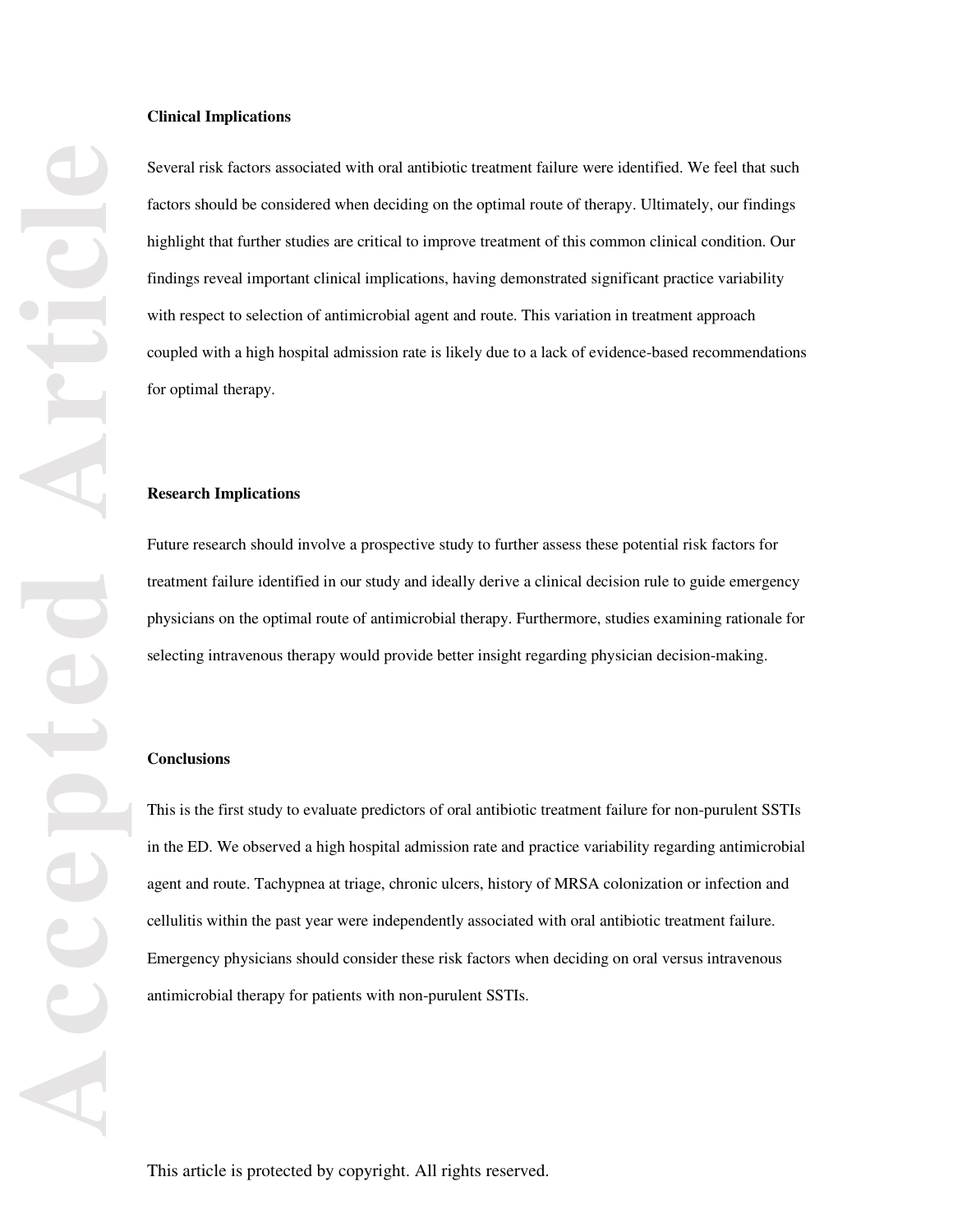## **References**

- 1. Pallin DJ, Egan DJ, Pelletier AJ, Espinola JA, Hooper DC, Camargo CA, Jr. Increased US emergency department visits for skin and soft tissue infections, and changes in antibiotic choices, during the emergence of community-associated methicillin-resistant Staphylococcus aureus. *Ann Emerg Med.* 2008;51(3):291-298. doi: 210.1016/j.annemergmed.2007.1012.1004. Epub 2008 Jan 1028.
- 2. Pallin DJ, Camargo CA, Jr., Schuur JD. Skin infections and antibiotic stewardship: analysis of emergency department prescribing practices, 2007-2010. *West J Emerg Med.*  2014;15(3):282-289. doi: 210.5811/westjem.2013.5818.18040. Epub 12014 Jan 18046.
- 3. Stenstrom R, Grafstein E, Romney M, et al. Prevalence of and risk factors for methicillinresistant Staphylococcus aureus skin and soft tissue infection in a Canadian emergency department.[Erratum appears in CJEM. 2009 Nov;11(6):570]. *CJEM, Can.*  2009;11(5):430-438.
- 4. Stevens DL, Bisno AL, Chambers HF, et al. Practice guidelines for the diagnosis and management of skin and soft tissue infections: 2014 update by the Infectious Diseases Society of America. *Clin Infect Dis.* 2014;59(2):e10-52. doi: 10.1093/cid/ciu1444.
- 5. Clinical Resource Efficiency Support Team (2005) Guidelines on the management of cellulitis in adults. CREST, Belfast. .
- 6. Consensus Document on the Management of Cellulitis in Lymphoedema. British Lymphology Society. 2016.
- 7. Li HK, Agweyu A, English M, Bejon P. An unsupported preference for intravenous antibiotics. *PLoS Med.* 2015;12(5):e1001825. doi: 1001810.1001371/journal.pmed.1001825. eCollection 1002015 May.
- 8. MacGregor RR, Graziani AL. Oral administration of antibiotics: a rational alternative to the parenteral route. *Clin Infect Dis.* 1997;24(3):457-467.
- 9. Cyriac JM, James E. Switch over from intravenous to oral therapy: A concise overview. *J Pharmacol Pharmacother.* 2014;5(2):83-87. doi: 10.4103/0976-4500X.130042.
- 10. Gilbert EH, Lowenstein SR, Koziol-McLain J, Barta DC, Steiner J. Chart reviews in emergency medicine research: Where are the methods? *Ann Emerg Med.*  1996;27(3):305-308.
- 11. Badcock D, Kelly AM, Kerr D, Reade T. The quality of medical record review studies in the international emergency medicine literature. *Ann Emerg Med.* 2005;45(4):444-447.
- 12. Lowenstein SR. Medical record reviews in emergency medicine: the blessing and the curse. *Ann Emerg Med.* 2005;45(4):452-455.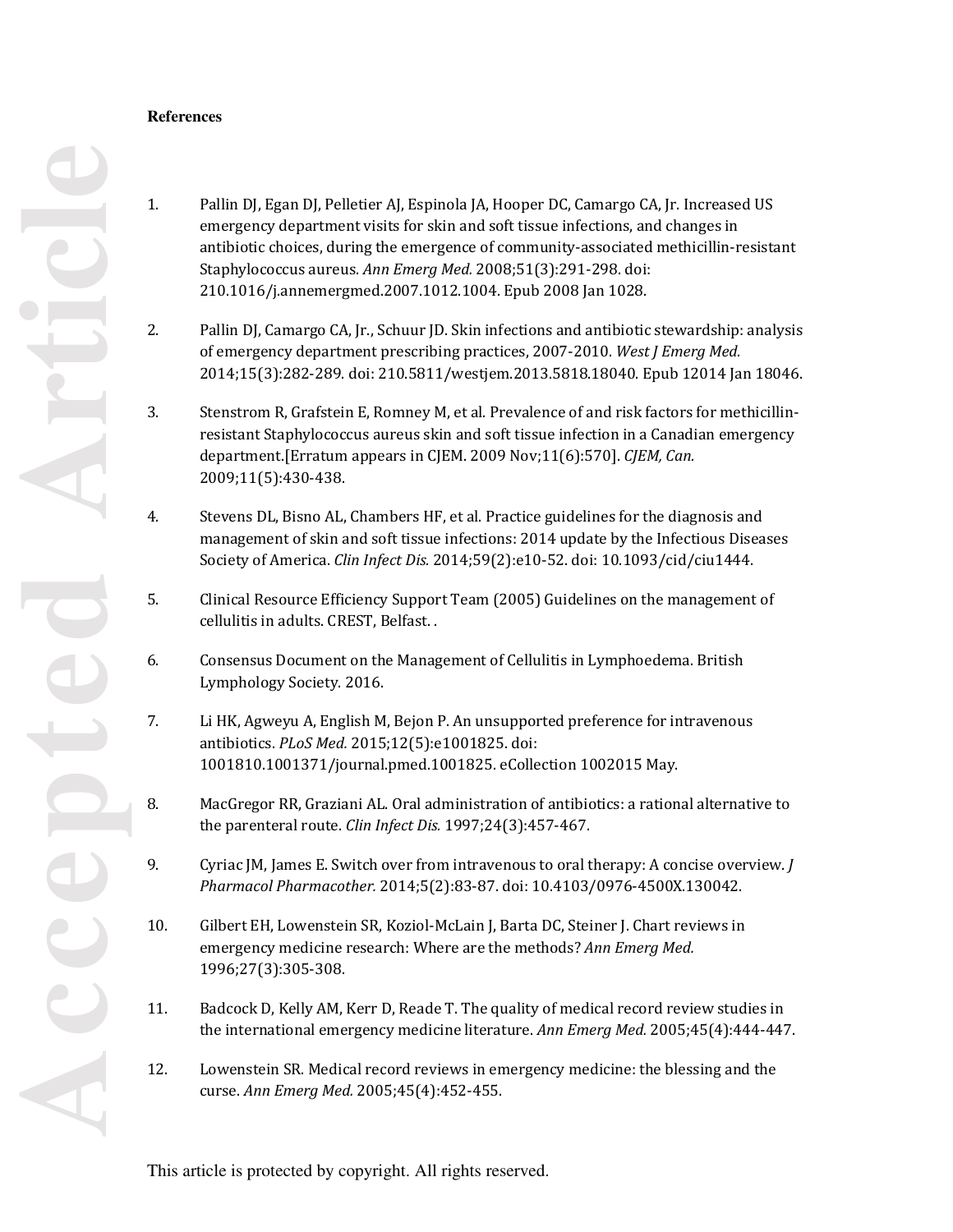- 13. Kaji AH, Schriger D, Green S. Looking through the retrospectoscope: reducing bias in emergency medicine chart review studies. *Ann Emerg Med.* 2014;64(3):292-298. doi: 210.1016/j.annemergmed.2014.1003.1025. Epub 2014 Apr 1018.
- 14. Adminstration FaD. Guidance for Industry: Acute Bacterial Skin and SkinStructure Infections: Developing Drugs for Treatment.
- 15. Yadav K, Gatien M, Corrales-Medina V, Stiell I. Antimicrobial treatment decision for nonpurulent skin and soft tissue infections in the emergency department. *CJEM.*  2017;19(3):175-180. doi: 110.1017/cem.2016.1347. Epub 2016 Aug 1017.
- 16. Murray H, Stiell I, Wells G. Treatment failure in emergency department patients with cellulitis. *CJEM.* 2005;7(4):228-234.
- 17. Peterson D, McLeod S, Woolfrey K, McRae A. Predictors of failure of empiric outpatient antibiotic therapy in emergency department patients with uncomplicated cellulitis. *Acad Emerg Med.* 2014;21(5):526-531.
- 18. Volz KA, Canham L, Kaplan E, Sanchez LD, Shapiro NI, Grossman SA. Identifying patients with cellulitis who are likely to require inpatient admission after a stay in an ED observation unit. *Am J Emerg Med.* 2013;31(2):360-364.
- 19. Amin AN, Cerceo EA, Deitelzweig SB, Pile JC, Rosenberg DJ, Sherman BM. Hospitalist perspective on the treatment of skin and soft tissue infections. *Mayo Clin Proc.*  2014;89(10):1436-1451. doi: 1410.1016/j.mayocp.2014.1404.1018. Epub 2014 Jun 1425.
- 20. Mistry RD, Scott HF, Zaoutis TE, Alpern ER. Emergency department treatment failures for skin infections in the era of community-acquired methicillin-resistant Staphylococcus aureus. *Pediatr Emerg Care.* 2011;27(1):21-26. doi: 10.1097/PEC.1090b1013e318203ca318201c.
- 21. Jenkins TC, Knepper BC, McCollister BD, et al. Failure of outpatient antibiotics among patients hospitalized for acute bacterial skin infections: What is the clinical relevance? *Am J Emerg Med.* 2016;34(6):957-962. doi: 910.1016/j.ajem.2016.1002.1013. Epub 2016 Feb 1012.
- 22. Pallin DJ, Binder WD, Allen MB, et al. Clinical trial: comparative effectiveness of cephalexin plus trimethoprim-sulfamethoxazole versus cephalexin alone for treatment of uncomplicated cellulitis: a randomized controlled trial. *Clin Infect Dis.*  2013;56(12):1754-1762. doi: 1710.1093/cid/cit1122. Epub 2013 Mar 1751.
- 23. Hettiaratchy S, Dziewulski P. ABC of burns: pathophysiology and types of burns. *BMJ.*  2004;328(7453):1427-1429.
- 24. Wachtel TL, Berry CC, Wachtel EE, Frank HA. The inter-rater reliability of estimating the size of burns from various burn area chart drawings. *Burns.* 2000;26(2):156-170.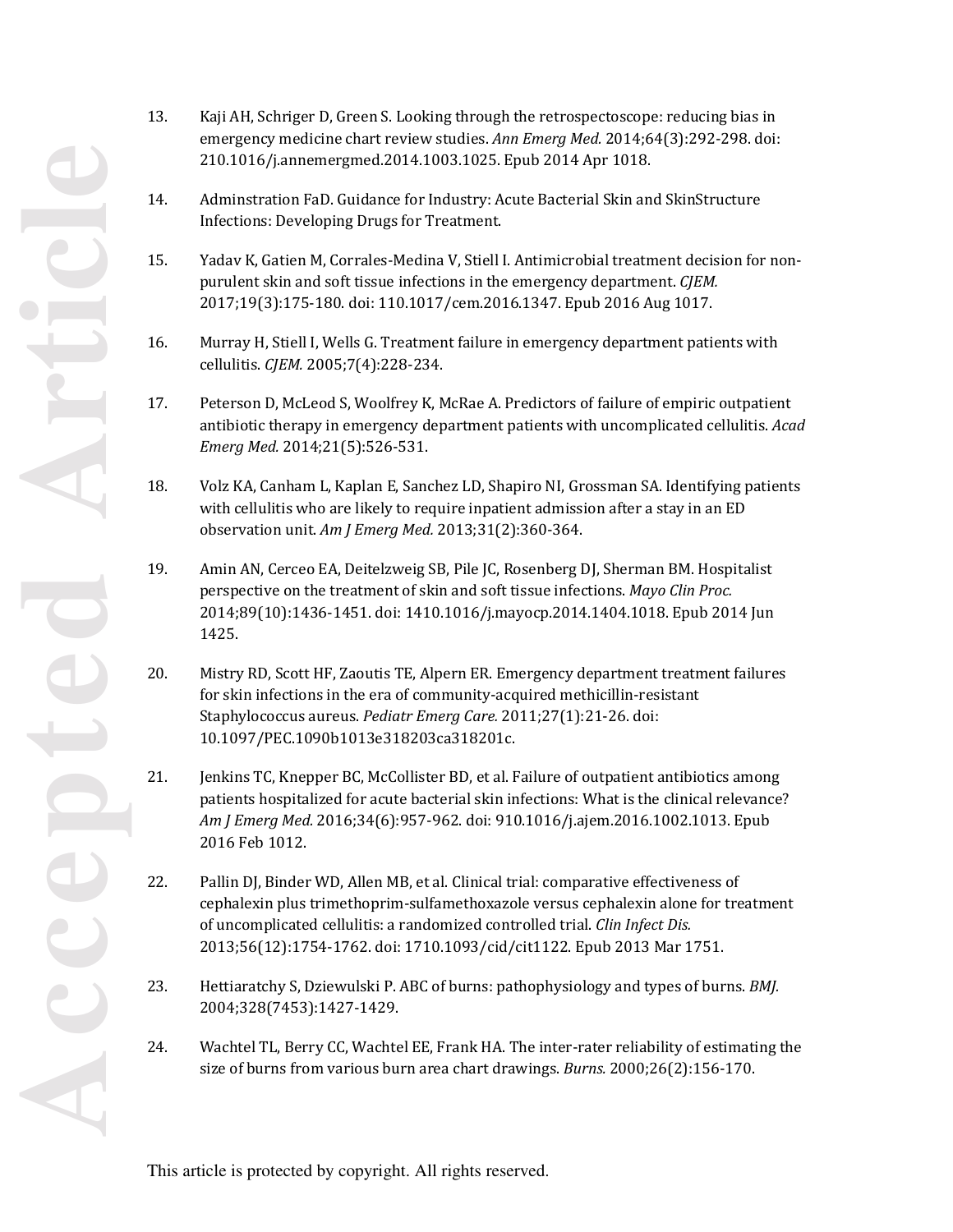25. Concato J, Peduzzi P, Holford TR, Feinstein AR. Importance of events per independent variable in proportional hazards analysis. I. Background, goals, and general strategy. *J Clin Epidemiol.* 1995;48(12):1495-1501.

- 26. Peduzzi P, Concato J, Feinstein AR, Holford TR. Importance of events per independent variable in proportional hazards regression analysis. II. Accuracy and precision of regression estimates. *J Clin Epidemiol.* 1995;48(12):1503-1510.
- 27. Peduzzi P, Concato J, Kemper E, Holford TR, Feinstein AR. A simulation study of the number of events per variable in logistic regression analysis. *J Clin Epidemiol.*  1996;49(12):1373-1379.
- 28. Obaitan I, Dwyer R, Lipworth AD, et al. Failure of antibiotics in cellulitis trials: a systematic review and meta-analysis. *Am J Emerg Med.* 2016;34(8):1645-1652. doi: 1610.1016/j.ajem.2016.1605.1064. Epub 2016 May 1626.
- 29. Bone RC, Balk RA, Cerra FB, et al. Definitions for sepsis and organ failure and guidelines for the use of innovative therapies in sepsis. The ACCP/SCCM Consensus Conference Committee. American College of Chest Physicians/Society of Critical Care Medicine. *Chest.* 1992;101(6):1644-1655.
- 30. FDA Guideline ABSSSI 2013. 2013.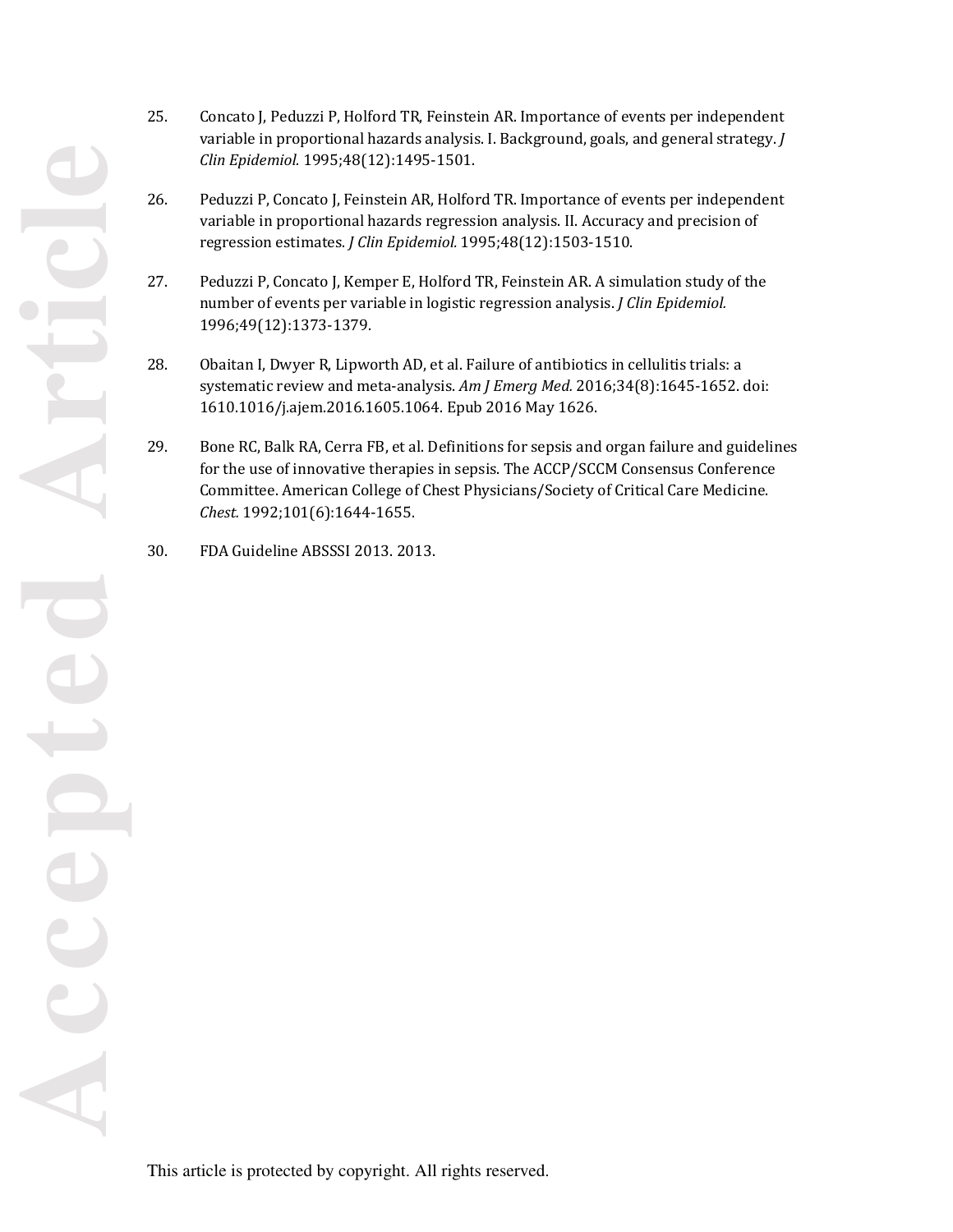## **Figures**

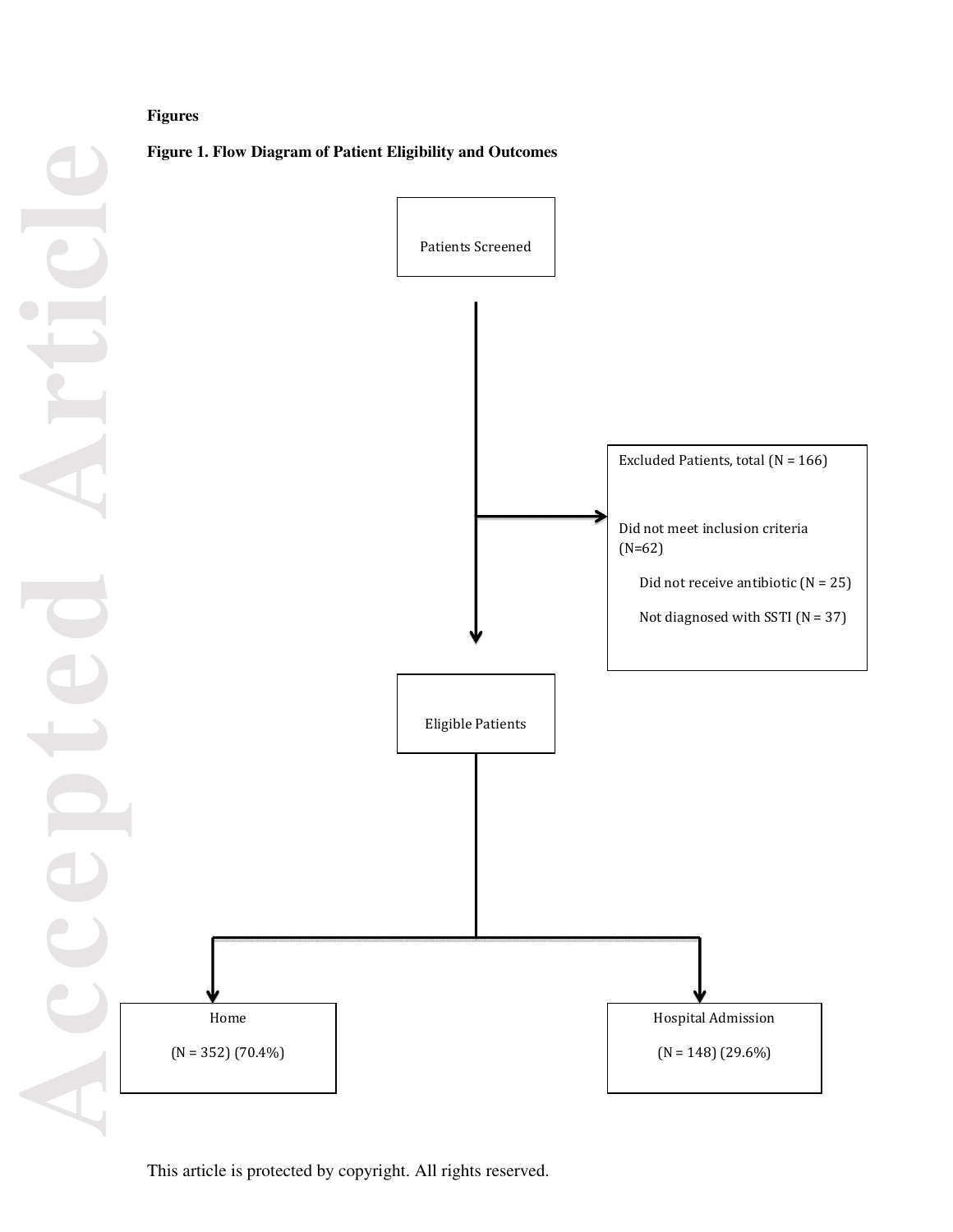## **Tables**

| <b>Variable</b>                           | $N = 500$   |
|-------------------------------------------|-------------|
| Age (years), mean $\pm$ SD                | $64 \pm 19$ |
| Range                                     | $18 - 98$   |
| Male $(\%)$                               | 279 (55.8)  |
| Hospital Site (%)                         |             |
| <b>TOH Civic Campus</b>                   | 278 (55.6)  |
| <b>TOH General Campus</b>                 | 222 (44.4)  |
| <b>Co-morbidities</b>                     |             |
| Diabetes mellitus                         | 126(25.2)   |
| Cellulitis in past 12 months              | 87 (17.4)   |
| Coronary artery disease                   | 58 (11.6)   |
| Congestive heart failure                  | 48 (9.6)    |
| History of MRSA infection or colonization | 43 (8.6)    |
| Peripheral vascular disease               | 40(8.0)     |
| Liver disease                             | 37(7.4)     |
| Chronic kidney disease                    | 35(7.0)     |
| Active cancer                             | 34(6.8)     |
| Lymphedema                                | 33(6.6)     |
| Obesity                                   | 27(5.4)     |
| Injection drug use                        | 14(2.8)     |
| Organ transplant recipient                | 4(0.8)      |

# **Table 1. Baseline Characteristics of Adults with Non-Purulent Skin and Soft Tissue Infections (SSTIs) seen in the Emergency Department**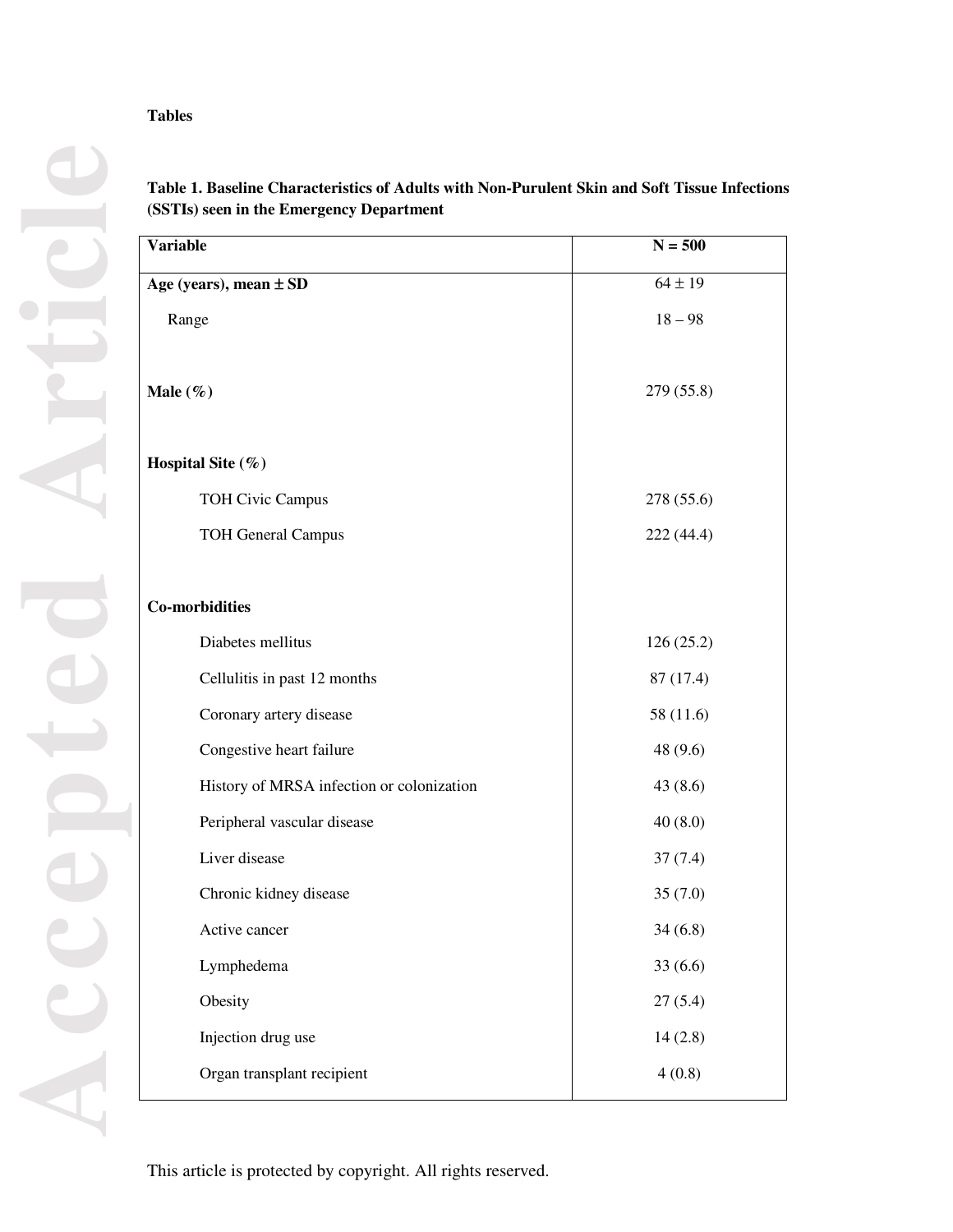| Taking antibiotics at the time of ED presentation |                |
|---------------------------------------------------|----------------|
| Oral                                              | 85 (17.0)      |
| ${\rm IV}$                                        | 13(2.6)        |
|                                                   |                |
| <b>Triage Vital Signs</b>                         |                |
| Temperature, $°C$ (mean $\pm$ SD)                 | $36.6 \pm 0.9$ |
| Heart Rate, beats/min (mean $\pm$ SD)             | $87 \pm 19$    |
| Blood Pressure, mmHg (mean $\pm$ SD)              | $136 \pm 24$   |
| Respiratory Rate, breaths/min (median, IQR)       | $18, 16 - 18$  |
| Oxygen Saturation, % (median, IQR)                | $97, 96 - 98$  |
|                                                   |                |
| Infection Location (%)                            |                |
| Leg                                               | 271 (54.2)     |
| Foot                                              | 85 (17.0)      |
| Arm                                               | 51(10.2)       |
| Hand                                              | 37(7.4)        |
| Face                                              | 29(5.8)        |
| Torso                                             | 22(4.4)        |
| Groin                                             | 5(1.0)         |
|                                                   |                |
|                                                   |                |
| Infection Characteristics (%)                     |                |
| Chronic leg ulcers                                | 56(11.2)       |
| Surgical site infection                           | 30(6.0)        |
| <b>Bite</b>                                       | 12(2.4)        |
| Size                                              |                |
| TBSA <5%                                          | 401 (80.2)     |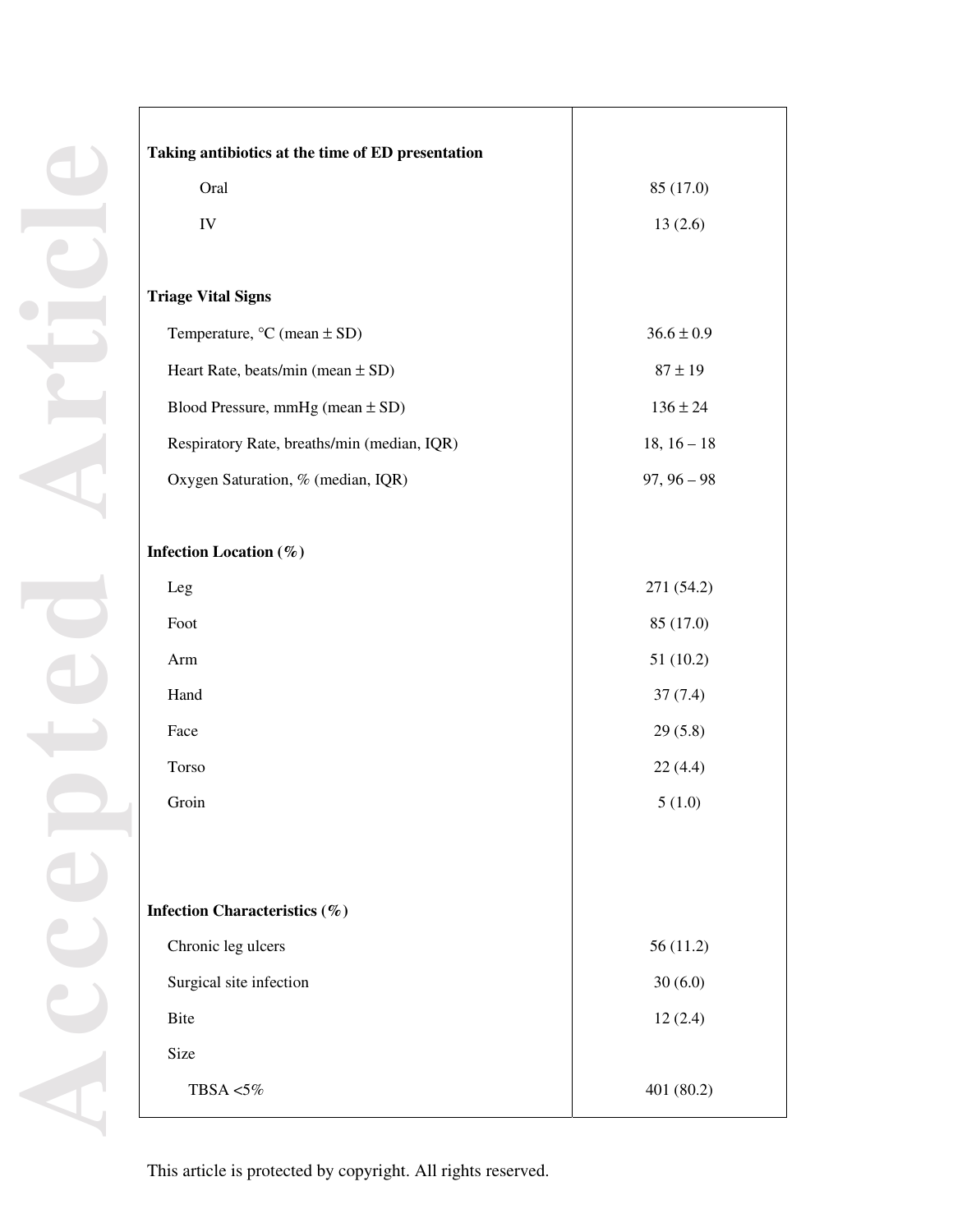| TBSA $5-10\%$                                          | 97 (19.4)     |
|--------------------------------------------------------|---------------|
| $TBSA > 10\%$                                          | 2(0.4)        |
|                                                        |               |
| <b>Laboratory Tests</b>                                |               |
| White blood cell count ordered $(\%)$                  | 378 (75.6)    |
| White blood cell count, $\times 10^9$ /L (median, IQR) | $9.2, 7 - 13$ |

SD = standard deviation; IQR = interquartile range; TOH = The Ottawa Hospital; MRSA = methicillin resistant *Staphylococcus aureus*; ED = emergency department; IV = intravenous; TBSA = total body surface area

**Table 2. Antibiotic Treatment for 352 Patients Discharged from the ED** 

| <b>Outpatient Management</b>                           | Number of Patients, N=352 |  |
|--------------------------------------------------------|---------------------------|--|
|                                                        | $N(\%)$                   |  |
| Prescribed oral antibiotics                            | 216(61.4)                 |  |
| Prescribed IV antibiotics                              | 130 (36.9)                |  |
| Prescribed oral and IV antibiotics                     | 6(1.7)                    |  |
|                                                        |                           |  |
| Oral antibiotic in ED and sent home on oral antibiotic | 146(41.5)                 |  |
| IV antibiotic in ED and sent home on IV antibiotic*    | 136 (38.6)                |  |
| IV antibiotic in ED and sent home on oral antibiotic   | 70 (19.9)                 |  |
|                                                        |                           |  |
| Intended location for outpatient IV antibiotics        |                           |  |
| CCAC and OPAT clinic                                   | 99 (28.1)                 |  |
| CCAC only                                              | 26(5.6)                   |  |
| ED                                                     | 11(2.2)                   |  |
|                                                        |                           |  |
| Oral antibiotics prescribed                            | 222(63.1)                 |  |
| Cephalexin                                             | 172 (48.9)                |  |
| Clindamycin                                            | 19(5.4)                   |  |
| Amoxicillin-Clavulanate                                | 13(3.7)                   |  |
|                                                        |                           |  |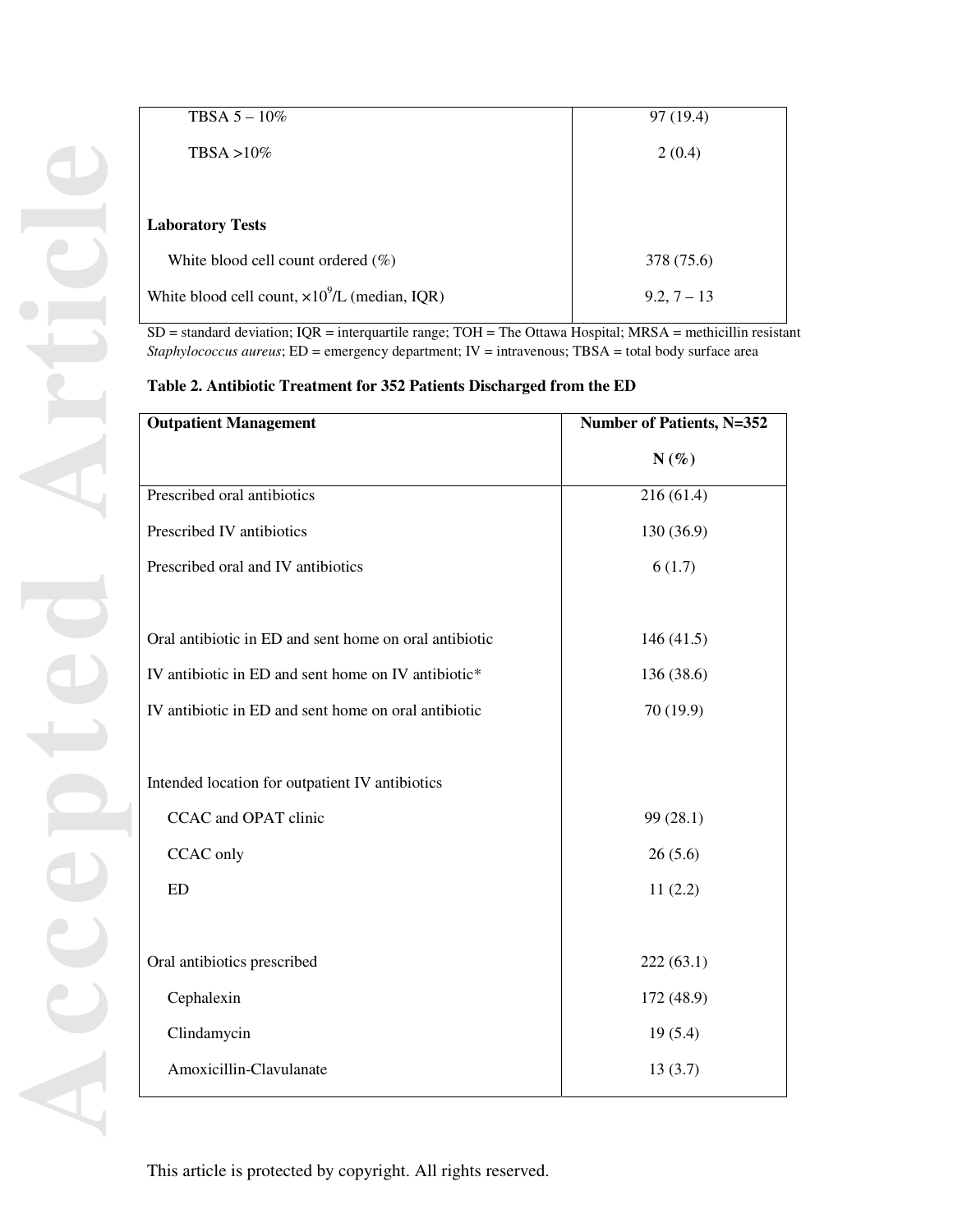| Trimethroprim-sulfamethoxazole | 7(2.0)     |
|--------------------------------|------------|
| Ciprofloxacin                  | 5(1.4)     |
| Doxycycline                    | 5(1.4)     |
| Amoxicillin                    | 1(0.3)     |
|                                |            |
| IV antibiotics prescribed      | 136 (38.6) |
| Cefazolin                      | 93 (26.4)  |
| Ceftriaxone                    | 31(8.8)    |
| Clindamycin                    | 4(1.1)     |
| Vancomycin                     | 3(0.8)     |
| Meropenem                      | 1(0.3)     |
| Multiple IV Antibiotics        | 4(1.1)     |
|                                |            |

IV = intravenous, CCAC = community care access centre; OPAT = outpatient parenteral antibiotic therapy; ED = emergency department

**\*6 patients were discharged with both intravenous and oral antibiotics**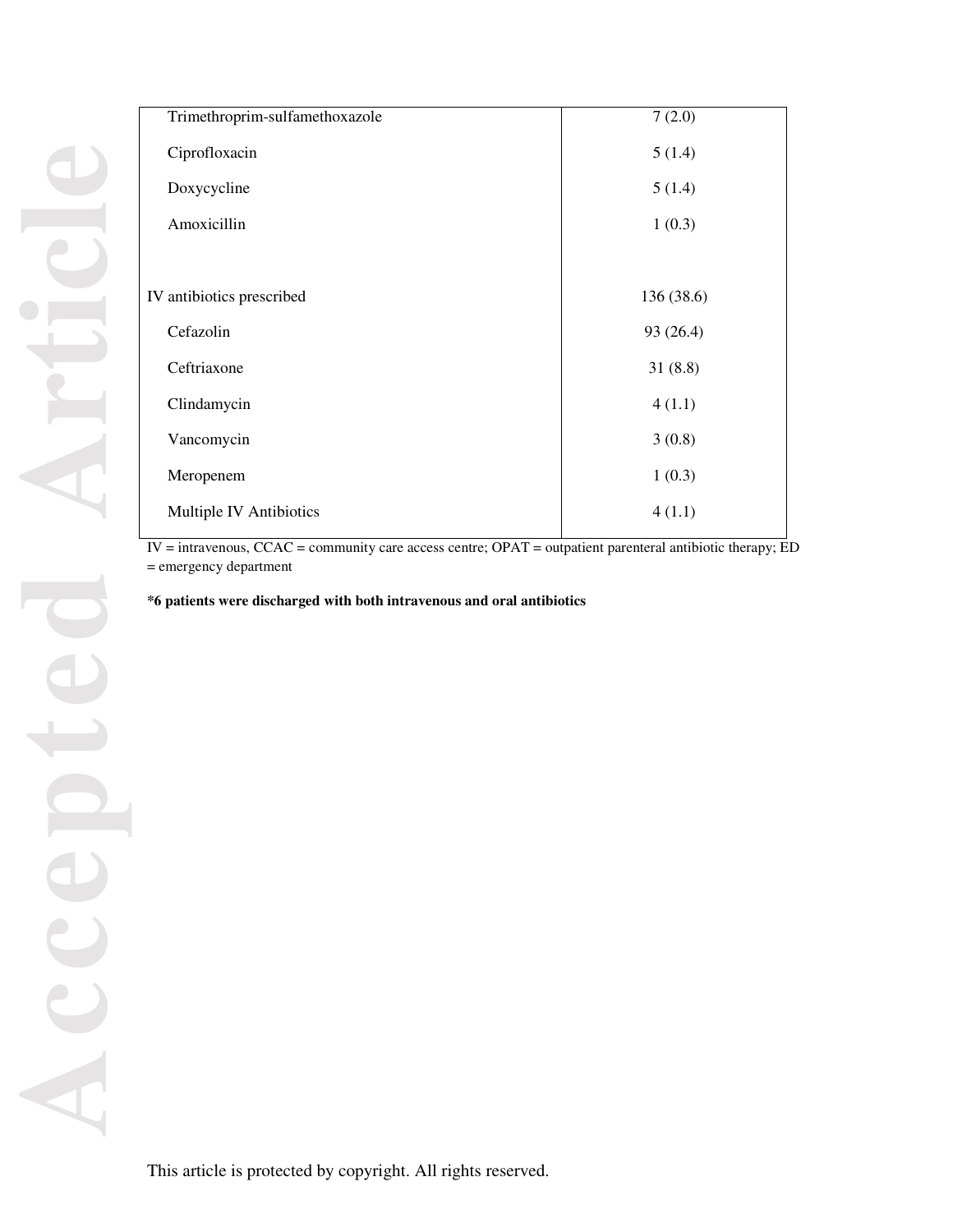| <b>Adverse Events</b>                          | Number of Patients, $N = 352$ |  |
|------------------------------------------------|-------------------------------|--|
|                                                | $N(\%)$                       |  |
| <b>Return to the ED within 14 Days</b>         | 143 (40.6)                    |  |
|                                                |                               |  |
| <b>Reason for return ED visit</b>              |                               |  |
| Repeat antibiotics                             | 60(17.0)                      |  |
| For re-evaluation of SSTI and no admission     | 39(11.1)                      |  |
| Unrelated medical problem                      | 21(6.0)                       |  |
| For SSTI and hospital admission                | 19(5.4)                       |  |
| Diagnosed with abscess requiring I&D           | 4(1.1)                        |  |
|                                                |                               |  |
|                                                |                               |  |
| <b>Adverse device events</b>                   |                               |  |
| Dislodged/blocked peripheral IV line           | 10(2.8)                       |  |
| Thrombophlebitis, line infection or bacteremia | 0(0)                          |  |
|                                                |                               |  |
| <b>Adverse antibiotic events</b>               |                               |  |
| Nausea and/or vomiting                         | 4(1.1)                        |  |
| Rash                                           | 2(0.6)                        |  |
| Diarrhea                                       | 2(0.6)                        |  |

## **Table 3. Adverse Events for 352 Patients Discharged from the ED**

ED = emergency department; IV = intravenous; SSTI = skin and soft tissue infection; I&D = incision and drainage

This article is protected by copyright. All rights reserved.

**Accepted Article**

 $\mathbf{e}$ 

AC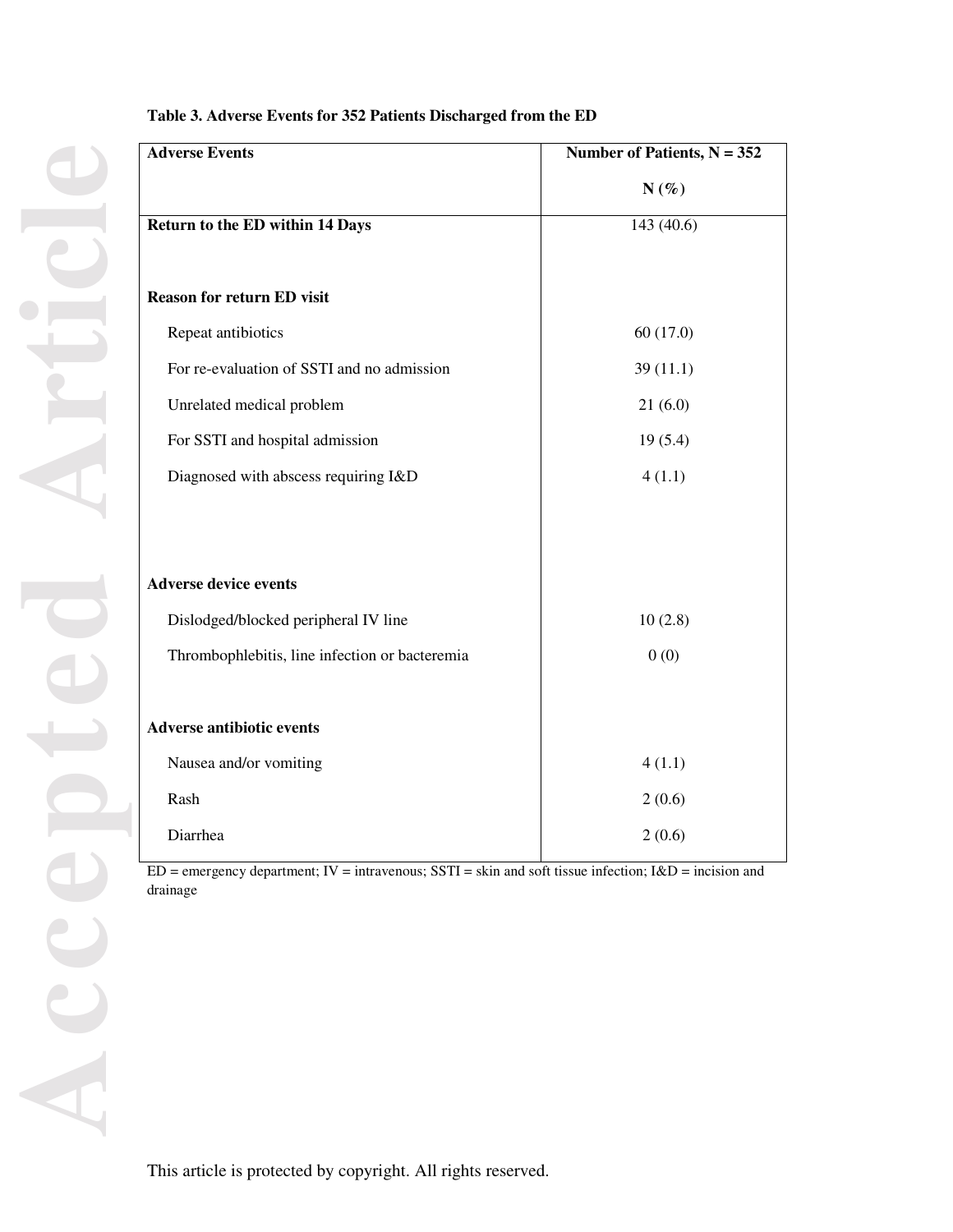# **Table 4. Treatment Failure with Oral Antibiotics (N = 85 of 288 Patients Treated with a Minimum of 48 Hours of Oral Therapy)**

| <b>Oral Antibiotic Treatment Failures</b>                  | Number of Patients, $N = 85 N$<br>$(\%)$ |  |
|------------------------------------------------------------|------------------------------------------|--|
| Patient outcomes                                           |                                          |  |
| Switched to outpatient IV antibiotics                      | 51(60.0)                                 |  |
| Hospitalized for IV antibiotics                            | 30(35.3)                                 |  |
| Switched to outpatient oral antibiotics of different class | 4(4.7)                                   |  |
|                                                            |                                          |  |
| Treatment failure on initial ED visit <sup>*</sup>         |                                          |  |
| Treatment failure on return ED visit within 14 days        | 68 (80.0)                                |  |
| IV antibiotic in the ED followed by oral prescription      | 17(20.0)                                 |  |
| Oral antibiotic in ED followed by oral prescription        | 12(14.1)                                 |  |
|                                                            | 5(5.9)                                   |  |
|                                                            |                                          |  |

\*Patient was already on ≥48 hours of oral antibiotic therapy at time of index ED visit

 $IV =$  intravenous;  $ED =$  emergency department